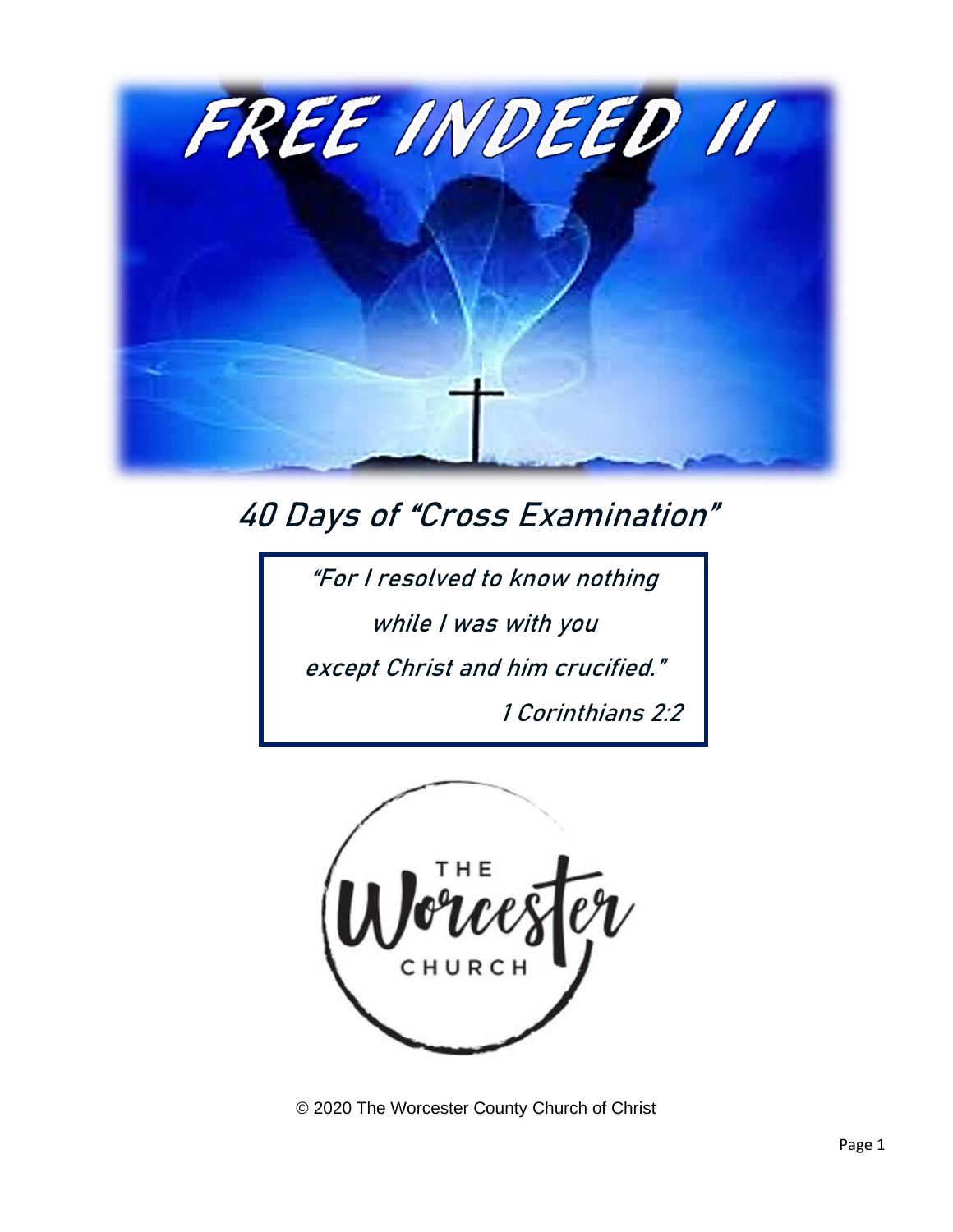# **PART 1: THE HIGH PRICE OF FREEDOM**

Freedom is wonderful gift! As we know, especially around Veterans Day or Memorial Day, our freedom is not without cost. Many died for us to enjoy what we do in the free world today. This section will help us grow in our appreciation of the true cost of spiritual freedom given to us by God. And that is the precious blood of his Son.

 $\vee$  each day when done

**Day 1** Reflect on this passage – **I Peter 1:17-21**. As we walk in freedom, what are some ways we can manage our attitudes to be sure we are pleasing God?

In verse 18, it mentions our former "empty way of life." How does it describe things that are valuable in the world's eyes?

 $\overline{\phantom{a}}$  , and the contract of the contract of the contract of the contract of the contract of the contract of the contract of the contract of the contract of the contract of the contract of the contract of the contrac

\_\_\_\_\_\_\_\_\_\_\_\_\_\_\_\_\_\_\_\_\_\_\_\_\_\_\_\_\_\_\_\_\_\_\_\_\_\_\_\_\_\_\_\_\_\_\_\_\_\_\_\_\_\_\_\_\_\_\_\_\_\_\_\_\_\_

In verse 19, it says that people are redeemed by the **precious** blood of Christ. How does scripture describe Christ? \_\_\_\_\_\_\_\_\_\_\_\_\_\_\_\_\_\_\_\_\_\_\_\_\_\_\_\_\_\_\_\_\_\_\_\_\_\_\_\_\_

 $\overline{\phantom{a}}$  , and the contract of the contract of the contract of the contract of the contract of the contract of the contract of the contract of the contract of the contract of the contract of the contract of the contrac

 $\overline{\phantom{a}}$  , and the contract of the contract of the contract of the contract of the contract of the contract of the contract of the contract of the contract of the contract of the contract of the contract of the contrac

\_\_\_\_\_\_\_\_\_\_\_\_\_\_\_\_\_\_\_\_\_\_\_\_\_\_\_\_\_\_\_\_\_\_\_\_\_\_\_\_\_\_\_\_\_\_\_\_\_\_\_\_\_\_\_\_\_\_\_\_\_\_\_\_\_

How should that make Jesus' blood more valuable to us? \_\_\_\_\_\_\_\_\_\_\_\_\_\_\_\_\_\_\_\_\_\_\_\_\_

Looking at verse 20, why do you think the blood of Christ is precious to God the Father as well? Also consider verse 19. **With an all of the constant of the constant of the constant of the constant of the constant of the constant of the constant of the constant of the constant of the constant of the co** 

**\_\_ Day 2** Read the descriptions of heaven in **Revelation 21:1-27**. As you read through the whole chapter, think about the fact that all of this was purchased for us by the precious blood of Christ. Write down some of your feelings and reflections:

\_\_\_\_\_\_\_\_\_\_\_\_\_\_\_\_\_\_\_\_\_\_\_\_\_\_\_\_\_\_\_\_\_\_\_\_\_\_\_\_\_\_\_\_\_\_\_\_\_\_\_\_\_\_\_\_\_\_\_\_\_\_\_\_\_

\_\_\_\_\_\_\_\_\_\_\_\_\_\_\_\_\_\_\_\_\_\_\_\_\_\_\_\_\_\_\_\_\_\_\_\_\_\_\_\_\_\_\_\_\_\_\_\_\_\_\_\_\_\_\_\_\_\_\_\_\_\_\_\_\_

\_\_\_\_\_\_\_\_\_\_\_\_\_\_\_\_\_\_\_\_\_\_\_\_\_\_\_\_\_\_\_\_\_\_\_\_\_\_\_\_\_\_\_\_\_\_\_\_\_\_\_\_\_\_\_\_\_\_\_\_\_\_\_\_\_

\_\_\_\_\_\_\_\_\_\_\_\_\_\_\_\_\_\_\_\_\_\_\_\_\_\_\_\_\_\_\_\_\_\_\_\_\_\_\_\_\_\_\_\_\_\_\_\_\_\_\_\_\_\_\_\_\_\_\_\_\_\_\_\_\_\_\_ \_\_\_\_\_\_\_\_\_\_\_\_\_\_\_\_\_\_\_\_\_\_\_\_\_\_\_\_\_\_\_\_\_\_\_\_\_\_\_\_\_\_\_\_\_\_\_\_\_\_\_\_\_\_\_\_\_\_\_\_\_\_\_\_\_\_\_

Look specifically at **Revelation 21:11**. How does it describe the glory of God emanating from the New Jerusalem?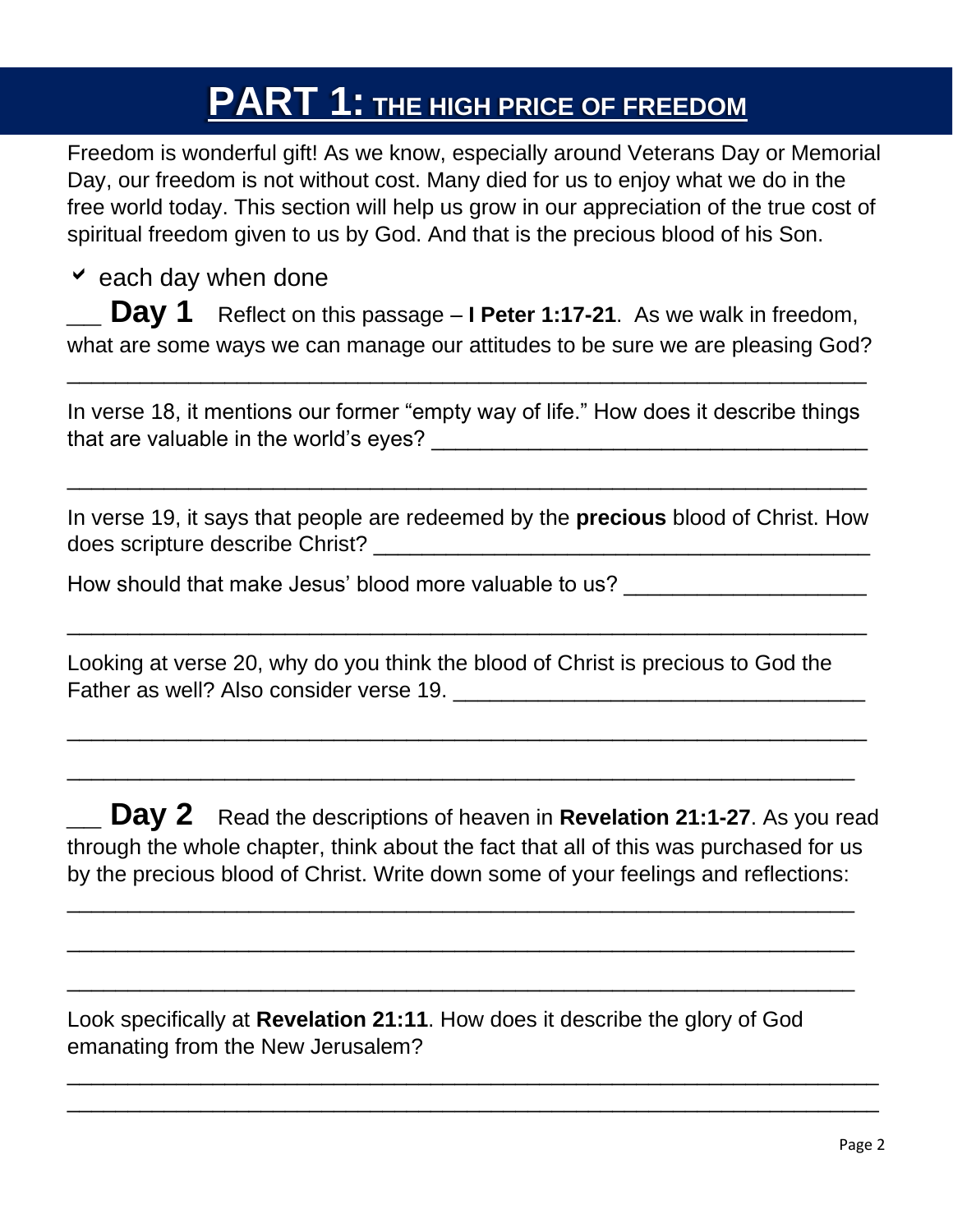**Day 3** Read about the *first time* God the Father, God the Son and God the Holy Spirit are mentioned in scripture together in **Matthew 3:16-17**.

\_\_\_\_\_\_\_\_\_\_\_\_\_\_\_\_\_\_\_\_\_\_\_\_\_\_\_\_\_\_\_\_\_\_\_\_\_\_\_\_\_\_\_\_\_\_\_\_\_\_\_\_\_\_\_\_\_\_\_\_\_\_\_\_\_

How does the Father describe his heart toward the Son? \_\_\_\_\_\_\_\_\_\_\_\_\_\_\_\_\_\_\_\_\_\_\_\_\_

Does this help you see how precious the shed blood of Jesus must be to God? \_\_\_\_

 $\overline{\phantom{a}}$  , and the contract of the contract of the contract of the contract of the contract of the contract of the contract of the contract of the contract of the contract of the contract of the contract of the contrac

The Blood of Christ is inherently valuable and unique

• Something to meditate on: **Why is the blood of Christ precious?** Jesus' blood is precious to God the Father because it is his Son's blood - who is united with him eternally. How precious would your child's blood be to you?

Day 4 Let's see some other ways the blood of Christ is ultra-precious. Compare these two scriptures where Abel is mentioned. Meditate between **Genesis 4:8-10** and **Hebrews 12:22-24**.

What would Abel's blood be saying to the Lord from the bloody ground it was soaking into? \_\_\_\_\_\_\_\_\_\_\_\_\_\_\_\_\_\_\_\_\_\_\_\_\_\_\_\_\_\_\_\_\_\_\_\_\_\_\_\_\_\_\_\_\_\_\_\_\_\_\_\_\_

When you see the glorious description of the church of Christ in Hebrews 12, what could be "the better word than Abel's" (Hebrews 12:24) that Jesus's blood is saying to God?\_\_\_\_\_\_\_\_\_\_\_\_\_\_\_\_\_\_\_\_\_\_\_\_\_\_\_\_\_\_\_\_\_\_\_\_\_\_\_\_\_\_\_\_\_\_\_\_\_\_\_\_\_\_\_\_\_\_\_\_\_

\_\_\_\_\_\_\_\_\_\_\_\_\_\_\_\_\_\_\_\_\_\_\_\_\_\_\_\_\_\_\_\_\_\_\_\_\_\_\_\_\_\_\_\_\_\_\_\_\_\_\_\_\_\_\_\_\_\_\_\_\_\_\_\_\_\_\_

\_\_\_\_\_\_\_\_\_\_\_\_\_\_\_\_\_\_\_\_\_\_\_\_\_\_\_\_\_\_\_\_\_\_\_\_\_\_\_\_\_\_\_\_\_\_\_\_\_\_\_\_\_\_\_\_\_\_\_\_\_\_\_\_\_

Abel's blood was costly. And Cain paid for it with a lifelong curse. Christ's precious blood was divinely priceless. Yet, instead of believers paying for it with a lifelong curse or eternal condemnation, what are some things Jesus' blood purchased for us according to the passage in Hebrews?\_\_\_\_\_\_\_\_\_\_\_\_\_\_\_\_\_\_\_\_\_\_\_\_\_\_\_\_\_\_\_\_\_\_\_\_

 $\overline{\phantom{a}}$  , and the contract of the contract of the contract of the contract of the contract of the contract of the contract of the contract of the contract of the contract of the contract of the contract of the contrac

**Day 5** Not only is the blood of Christ inestimably valuable to us, it is precious to God as well because it demonstrates the weight of God's righteousness and justice. We ought to be cursed, yet God chose to let the curse stay on Christ for us and our forgiveness – to free us from the empty way of life handed down to us by the world. For more on this, see **Galatians 3:13**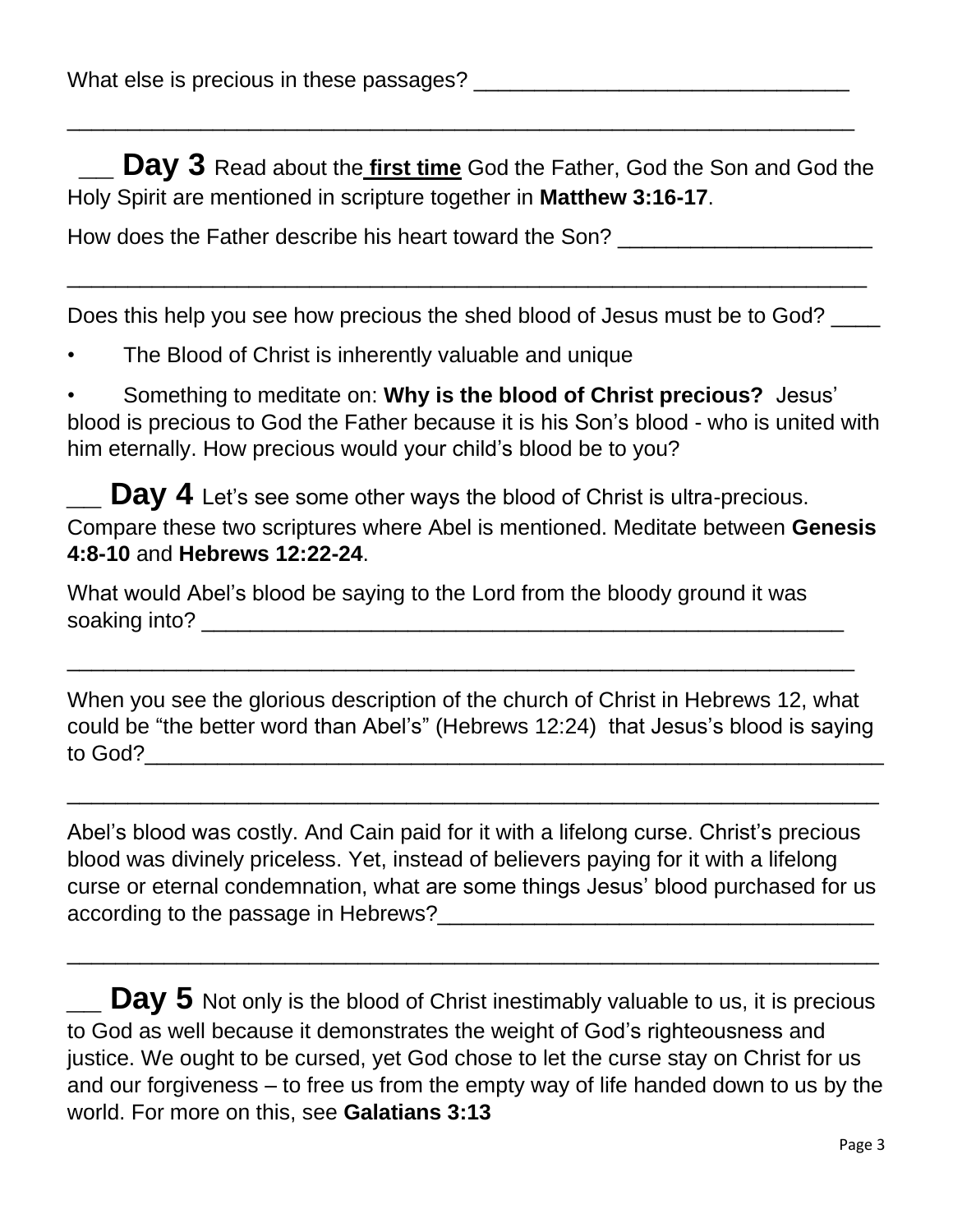How do we know what justice really is? And what it costs to satisfy it? We know by looking at the cross. In light of what you studied yesterday, reflect on the "great exchange" noted in **II Corinthians 5:21.** What does it mean in your mind, as you reflect, that Jesus "became sin"? \_\_\_\_\_\_\_\_\_\_\_\_\_\_\_\_\_\_\_\_\_\_\_\_\_\_\_\_\_\_\_\_\_\_\_\_\_\_\_\_\_

\_\_\_\_\_\_\_\_\_\_\_\_\_\_\_\_\_\_\_\_\_\_\_\_\_\_\_\_\_\_\_\_\_\_\_\_\_\_\_\_\_\_\_\_\_\_\_\_\_\_\_\_\_\_\_\_\_\_\_\_\_\_\_\_\_\_\_ \_\_\_\_\_\_\_\_\_\_\_\_\_\_\_\_\_\_\_\_\_\_\_\_\_\_\_\_\_\_\_\_\_\_\_\_\_\_\_\_\_\_\_\_\_\_\_\_\_\_\_\_\_\_\_\_\_\_\_\_\_\_\_\_\_\_\_

 $\overline{\phantom{a}}$  , and the contract of the contract of the contract of the contract of the contract of the contract of the contract of the contract of the contract of the contract of the contract of the contract of the contrac

Look at **I Peter 2:24** as well. What do you see there? What is a little different? \_\_\_\_\_

Think about your life and how much, or maybe how much MORE you ought to appreciate the blood of Christ. In both of today's passages, what is God hoping to see in all of us as we deepen our understanding of this?

\_\_\_\_\_\_\_\_\_\_\_\_\_\_\_\_\_\_\_\_\_\_\_\_\_\_\_\_\_\_\_\_\_\_\_\_\_\_\_\_\_\_\_\_\_\_\_\_\_\_\_\_\_\_\_\_\_\_\_\_\_\_\_\_\_\_

 $\overline{\phantom{a}}$  , and the contract of the contract of the contract of the contract of the contract of the contract of the contract of the contract of the contract of the contract of the contract of the contract of the contrac

 $\overline{\phantom{a}}$  , and the contract of the contract of the contract of the contract of the contract of the contract of the contract of the contract of the contract of the contract of the contract of the contract of the contrac

What are you going to do differently going forward? \_\_\_\_\_\_\_\_\_\_\_\_\_\_\_\_\_\_\_\_\_\_\_\_\_\_\_\_

Does it help you see how precious you are to God?

You are so precious that God bought you back with his own Son's blood. You have been set free to live for righteousness! The blood of Christ is precious, because it gives us a fresh start! Tell a close believer your thoughts and plans.

**\_\_ Day 6** As we touched on yesterday, the blood of Christ also expresses the beauty and power of God's love. Look at **Psalm 72:13-14.** How do we know that we are loved? **Example 20** and  $\overline{a}$  are loved?

 $\overline{\phantom{a}}$  , and the contract of the contract of the contract of the contract of the contract of the contract of the contract of the contract of the contract of the contract of the contract of the contract of the contrac

 $\_$  , and the set of the set of the set of the set of the set of the set of the set of the set of the set of the set of the set of the set of the set of the set of the set of the set of the set of the set of the set of th

How does the blood of Christ make that happen for eternity? \_\_\_\_\_\_\_\_\_\_\_\_\_\_\_\_\_\_\_\_

The blood of Christ paid for us to be blessed spiritually in every way. See **Hebrews 9:14** and **II Peter 1:3.** Go back over one or two of the days this week and savor God's grace – as shown by the gift of the precious blood of Christ. What is the most meaningful to you? The same of the same of the same of the same of the same of the same of the same of the same of the same of the same of the same of the same of the same of the same of the same of the same of the same of

\_\_\_\_\_\_\_\_\_\_\_\_\_\_\_\_\_\_\_\_\_\_\_\_\_\_\_\_\_\_\_\_\_\_\_\_\_\_\_\_\_\_\_\_\_\_\_\_\_\_\_\_\_\_\_\_\_\_\_\_\_\_\_\_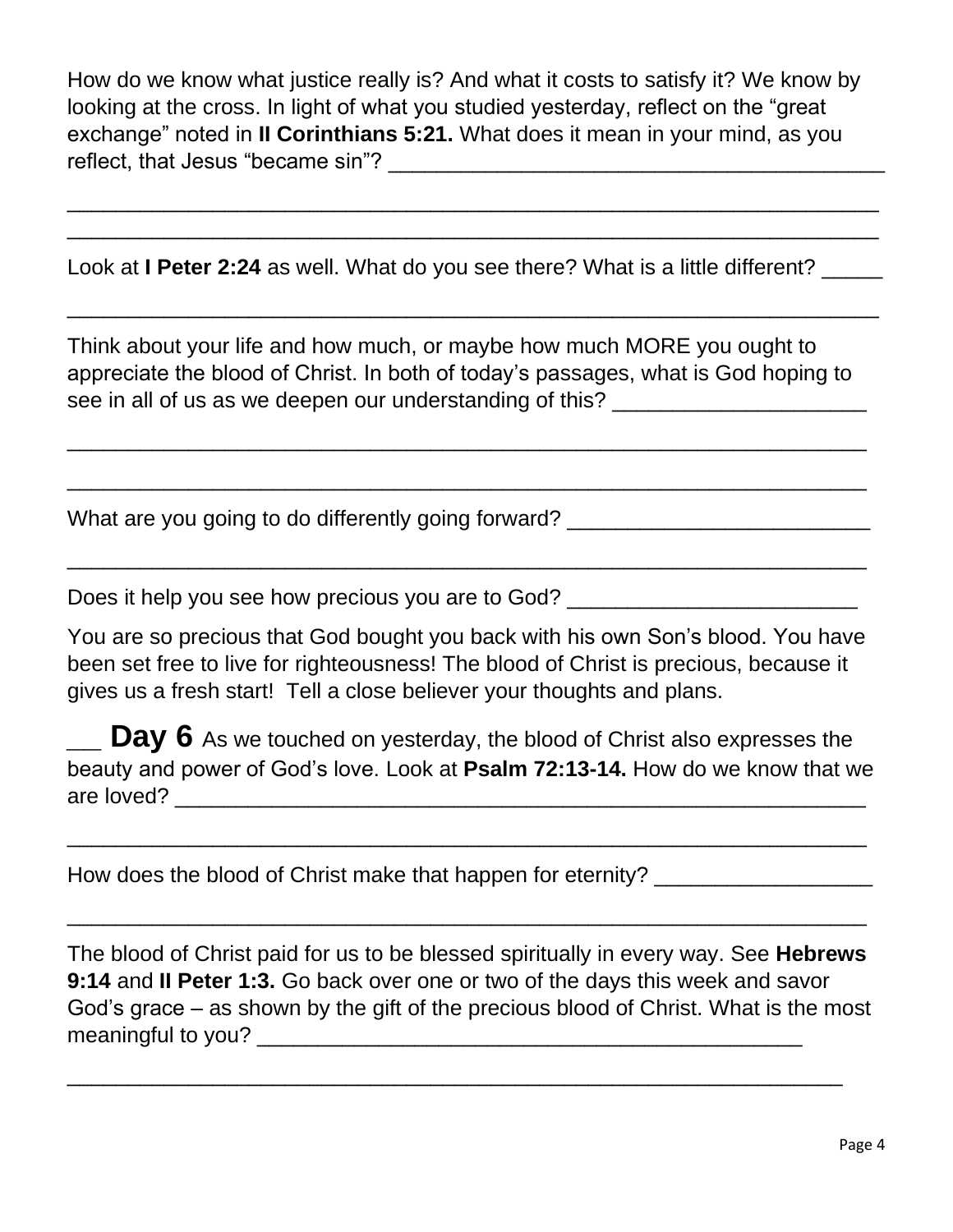To the degree that we grasp the preciousness of Jesus' blood reveals the depth of our relationship with God. See **Leviticus 17:11** for more perspective.

**Day 7** Journal your thoughts about the precious blood of Christ from reflecting on these 3 verses: **Ephesians 2:13**, **Romans 5:9** and **Revelation 1:5** Write out some of your heart's longings and hopes. (Prayers)

 $\overline{\phantom{a}}$  , and the contract of the contract of the contract of the contract of the contract of the contract of the contract of the contract of the contract of the contract of the contract of the contract of the contrac  $\overline{\phantom{a}}$  , and the contract of the contract of the contract of the contract of the contract of the contract of the contract of the contract of the contract of the contract of the contract of the contract of the contrac \_\_\_\_\_\_\_\_\_\_\_\_\_\_\_\_\_\_\_\_\_\_\_\_\_\_\_\_\_\_\_\_\_\_\_\_\_\_\_\_\_\_\_\_\_\_\_\_\_\_\_\_\_\_\_\_\_\_\_\_\_\_\_\_\_\_

## **PART 2: THE CROSS: WHAT IF YOU WERE PETER?**

Peter has a special connection to the cross that many do not reflect on. Historical tradition has noted that after he watched his wife be crucified for her faith, he would have the same fate. In a final act of humility before his death, Peter brought glory to God by requesting to be nailed to his cross upside down, stating he was unworthy to be crucified in the same manner as Jesus himself. This section will look briefly at the ups and downs of Peter – he had many – to help us see how he made it through to the end. The cross was a key part of it. And it is for all of us! What if you were Peter? Would you make it? The truth is, as human beings, we are all LIKE Peter in many ways!

 $\checkmark$  off each day when done

**Day 1** Read the final, recorded, personal words of Jesus to Peter in John **21:18-19** and notice the reference to Peter's former youth and Peter's future death. If you knew that you would die for Christ in the future, how would Christ's death sustain you until that final day? \_\_\_\_\_\_\_\_\_\_\_\_\_\_\_\_\_\_\_\_\_\_\_\_\_\_\_\_\_\_\_\_\_\_\_\_\_\_\_\_

Why do you think Jesus mentioned Peter's earlier time in life when he was growing independent, could dress himself and go anywhere he wanted to?

 $\overline{\phantom{a}}$  , and the contract of the contract of the contract of the contract of the contract of the contract of the contract of the contract of the contract of the contract of the contract of the contract of the contrac

 $\overline{\phantom{a}}$  , and the contract of the contract of the contract of the contract of the contract of the contract of the contract of the contract of the contract of the contract of the contract of the contract of the contrac

\_\_\_\_\_\_\_\_\_\_\_\_\_\_\_\_\_\_\_\_\_\_\_\_\_\_\_\_\_\_\_\_\_\_\_\_\_\_\_\_\_\_\_\_\_\_\_\_\_\_\_\_\_\_\_\_\_\_\_\_\_\_\_\_\_\_

Doesn't it show God's love to us, by having the freedom to do what we want? He doesn't force us to "follow him"! Just as Jesus emphatically told Peter "FOLLOW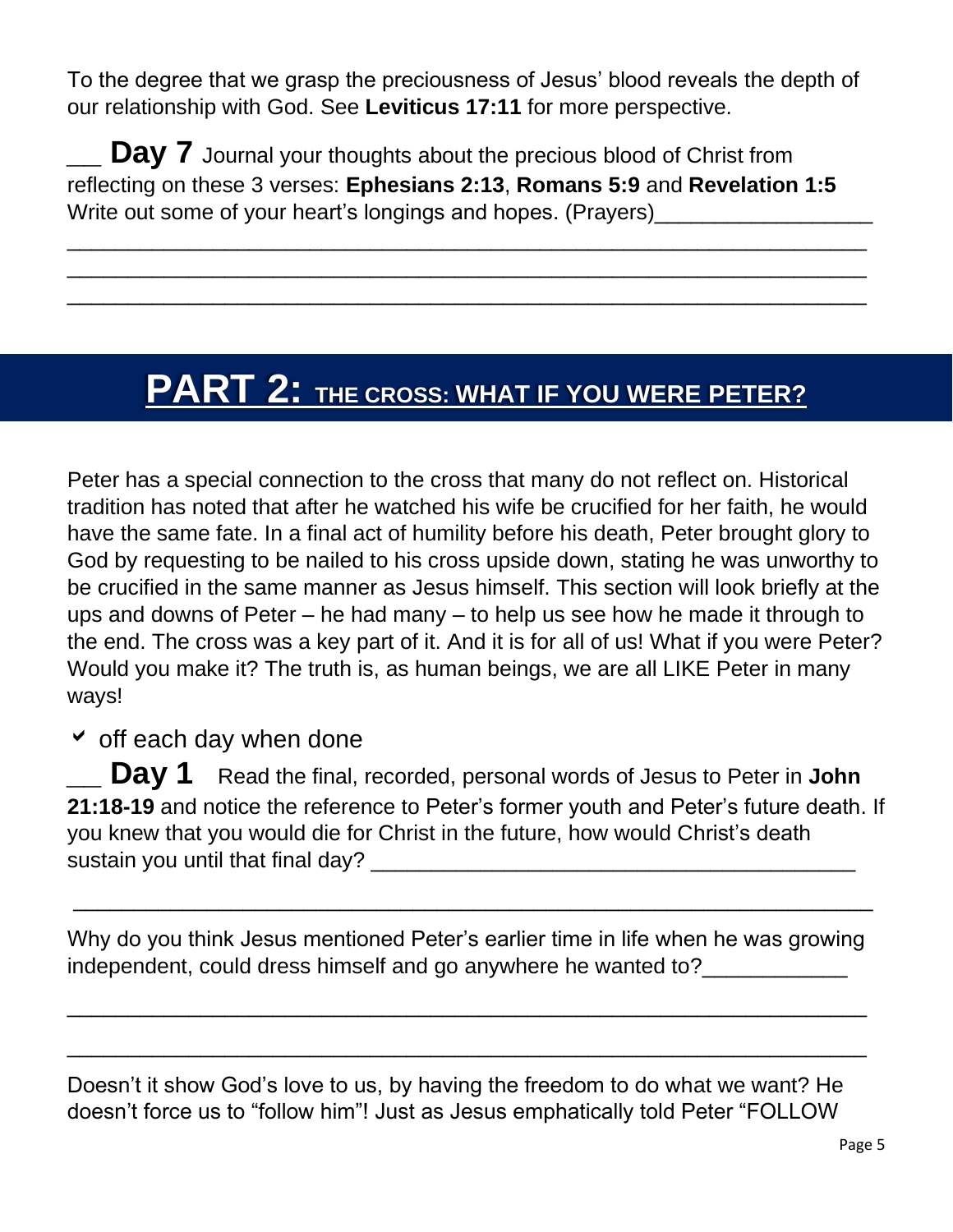Reflect on **II Corinthians 5:14-15** and thank Christ for leading the way. Also, take a moment to reflect back on times you were possibly angry at someone in the church, or hurt, or sorely tempted to leave God for some reason. How can you deepen your resolve to stay true to Jesus, like Peter, by remembering Jesus' death?

\_\_\_\_\_\_\_\_\_\_\_\_\_\_\_\_\_\_\_\_\_\_\_\_\_\_\_\_\_\_\_\_\_\_\_\_\_\_\_\_\_\_\_\_\_\_\_\_\_\_\_\_\_\_\_\_\_\_\_\_\_\_\_\_\_\_\_ \_\_\_\_\_\_\_\_\_\_\_\_\_\_\_\_\_\_\_\_\_\_\_\_\_\_\_\_\_\_\_\_\_\_\_\_\_\_\_\_\_\_\_\_\_\_\_\_\_\_\_\_\_\_\_\_\_\_\_\_\_\_\_\_\_\_\_

\_\_\_\_\_\_\_\_\_\_\_\_\_\_\_\_\_\_\_\_\_\_\_\_\_\_\_\_\_\_\_\_\_\_\_\_\_\_\_\_\_\_\_\_\_\_\_\_\_\_\_\_\_\_\_\_\_\_\_\_\_\_\_\_\_\_ \_\_\_\_\_\_\_\_\_\_\_\_\_\_\_\_\_\_\_\_\_\_\_\_\_\_\_\_\_\_\_\_\_\_\_\_\_\_\_\_\_\_\_\_\_\_\_\_\_\_\_\_\_\_\_\_\_\_\_\_\_\_\_\_\_\_

**Day 2** Read Matthew 16:13-19. This is a high point in Peter's life. Jesus said Peter has a reason to feel completely happy! He had received God's revelation to confess "You are the Christ." (See **I Corinthians 12:3**) That statement became the Rock on which Christ builds his church – even to this day! Imagine Peter pulling you aside and telling you how excited and awesome he felt. What would he share with you?  $\blacksquare$ 

 $\overline{\phantom{a}}$  , and the contract of the contract of the contract of the contract of the contract of the contract of the contract of the contract of the contract of the contract of the contract of the contract of the contrac

 $\overline{\phantom{a}}$  , and the contract of the contract of the contract of the contract of the contract of the contract of the contract of the contract of the contract of the contract of the contract of the contract of the contrac

 $\overline{\phantom{a}}$  , and the contract of the contract of the contract of the contract of the contract of the contract of the contract of the contract of the contract of the contract of the contract of the contract of the contrac

What else did Jesus promise Peter?\_\_\_\_\_\_\_\_\_\_\_\_\_\_\_\_\_\_\_\_\_\_\_\_\_\_\_\_\_\_\_\_\_\_\_\_\_\_

How would you feel if Christ chose YOU to open the doors of God's kingdom for people? \_\_\_\_\_\_\_\_\_\_\_\_\_\_\_\_\_\_\_\_\_\_\_\_\_\_\_\_\_\_\_\_\_\_\_\_\_\_\_\_\_\_\_\_\_\_\_\_\_\_\_\_\_\_\_\_\_\_\_

See **Acts 2:36-38** and **Acts 10:47-48**. Peter used the keys first for the Jews to be added into the church of Christ, and then later for the Gentiles! The message of the cross is for all people, all nations, all cultures and all ethnicities. Take time to reflect on your purpose in life and how the cross is for everyone. Who can you reach out to so they can be added to God's family? \_\_\_\_\_\_\_\_\_\_\_\_\_\_\_\_\_\_\_\_\_\_\_\_\_\_\_\_\_\_\_\_\_\_\_

\_\_\_\_\_\_\_\_\_\_\_\_\_\_\_\_\_\_\_\_\_\_\_\_\_\_\_\_\_\_\_\_\_\_\_\_\_\_\_\_\_\_\_\_\_\_\_\_\_\_\_\_\_\_\_\_\_\_\_\_\_\_\_\_\_\_

Maybe you don't feel excited like Peter did, but you still have a reason to! What are some reasons to be excited and feel awesome about following Jesus?

 $\overline{\phantom{a}}$  , and the contract of the contract of the contract of the contract of the contract of the contract of the contract of the contract of the contract of the contract of the contract of the contract of the contrac

\_\_\_\_\_\_\_\_\_\_\_\_\_\_\_\_\_\_\_\_\_\_\_\_\_\_\_\_\_\_\_\_\_\_\_\_\_\_\_\_\_\_\_\_\_\_\_\_\_\_\_\_\_\_\_\_\_\_\_\_\_\_\_\_\_\_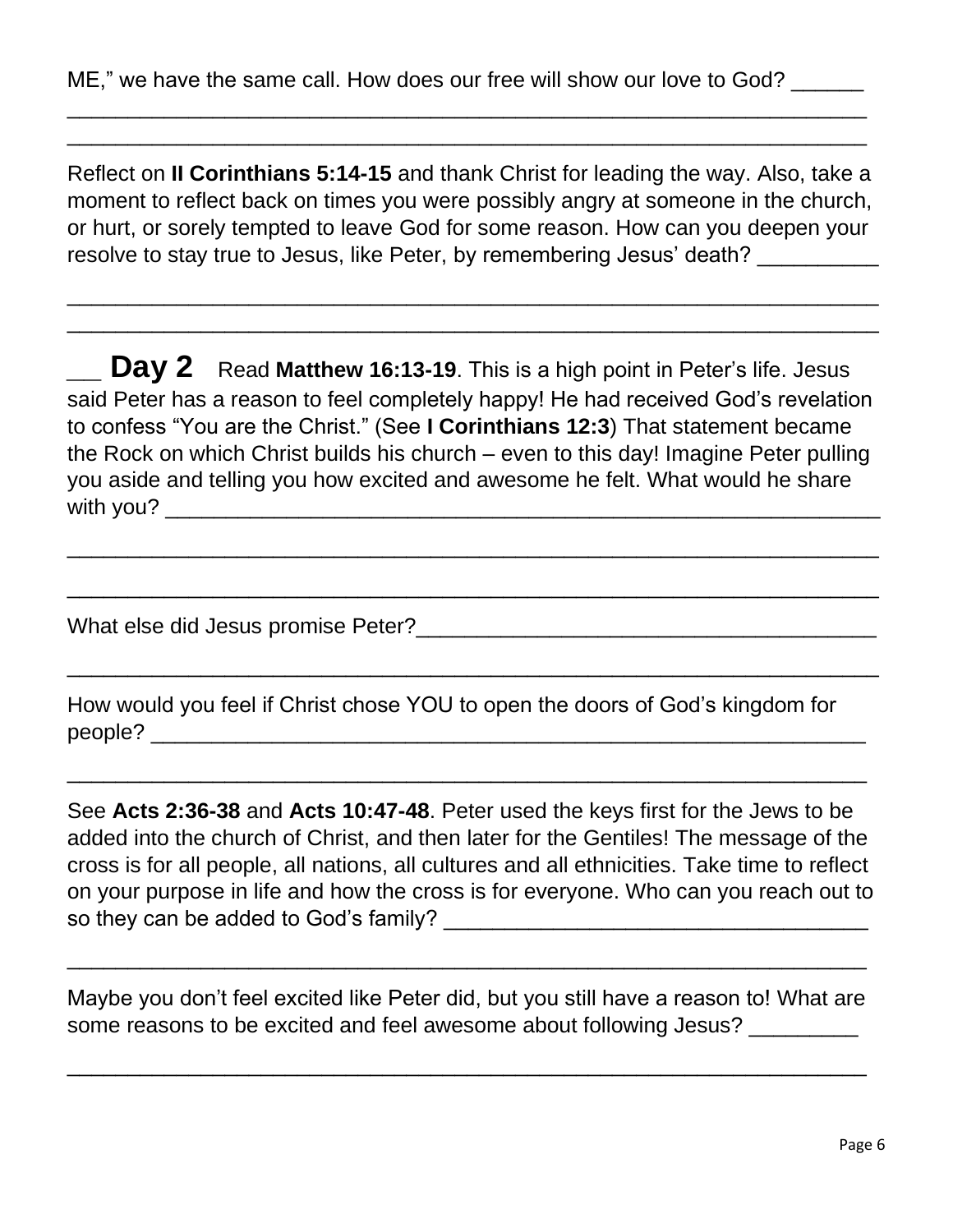**Day 3** Read Matthew 16:21-28. Peter's great experience of joy that Christ shared with him, was followed shortly thereafter with a great experience of painful embarrassment and a blistering rebuke. What did Peter not understand that caused Christ to get so upset with him? Christ to get so upset with him?

\_\_\_\_\_\_\_\_\_\_\_\_\_\_\_\_\_\_\_\_\_\_\_\_\_\_\_\_\_\_\_\_\_\_\_\_\_\_\_\_\_\_\_\_\_\_\_\_\_\_\_\_\_\_\_\_\_\_\_\_\_\_\_\_\_\_\_

 $\overline{\phantom{a}}$  , and the contract of the contract of the contract of the contract of the contract of the contract of the contract of the contract of the contract of the contract of the contract of the contract of the contrac

Peter had a soft heart, and certainly didn't intend to sin, but he did! Perhaps you have seen yourself in a similar situation with God – or maybe not. This was one of the first times Peter was introduced to the cross. Why do you think he did not understand it at this point? **Example 20** and the set of the set of the set of the set of the set of the set of the set of the set of the set of the set of the set of the set of the set of the set of the set of the set of

\_\_\_\_\_\_\_\_\_\_\_\_\_\_\_\_\_\_\_\_\_\_\_\_\_\_\_\_\_\_\_\_\_\_\_\_\_\_\_\_\_\_\_\_\_\_\_\_\_\_\_\_\_\_\_\_\_\_\_\_\_\_\_\_\_\_\_

\_\_\_\_\_\_\_\_\_\_\_\_\_\_\_\_\_\_\_\_\_\_\_\_\_\_\_\_\_\_\_\_\_\_\_\_\_\_\_\_\_\_\_\_\_\_\_\_\_\_\_\_\_\_\_\_\_\_\_\_\_\_\_\_\_\_\_

How can a person avoid missing some big points within God's will today?

Look again at verses **21 and 24**. Imagine you were there, and Christ's words rang loud and clear in your ears. What would you be thinking? And what ought your response be? \_\_\_\_\_\_\_\_\_\_\_\_\_\_\_\_\_\_\_\_\_\_\_\_\_\_\_\_\_\_\_\_\_\_\_\_\_\_\_\_\_\_\_\_\_\_\_\_\_\_\_\_\_\_

 $\overline{\phantom{a}}$  , and the contract of the contract of the contract of the contract of the contract of the contract of the contract of the contract of the contract of the contract of the contract of the contract of the contrac

\_\_\_\_\_\_\_\_\_\_\_\_\_\_\_\_\_\_\_\_\_\_\_\_\_\_\_\_\_\_\_\_\_\_\_\_\_\_\_\_\_\_\_\_\_\_\_\_\_\_\_\_\_\_\_\_\_\_\_\_\_\_\_\_\_\_

Also look at **Luke 9:23**. God's nature embraces suffering for others – from love.

**\_\_ Day 4** Let's look at another time where Peter meant well, but fell short. Read the account in **Luke 22:24-34**. What did Peter say in **verse 33**? \_\_\_\_\_\_\_\_\_\_\_

\_\_\_\_\_\_\_\_\_\_\_\_\_\_\_\_\_\_\_\_\_\_\_\_\_\_\_\_\_\_\_\_\_\_\_\_\_\_\_\_\_\_\_\_\_\_\_\_\_\_\_\_\_\_\_\_\_\_\_\_\_\_\_\_\_\_\_

 $\overline{\phantom{a}}$  , and the contract of the contract of the contract of the contract of the contract of the contract of the contract of the contract of the contract of the contract of the contract of the contract of the contrac

And what did Christ say in **verse 34**?\_\_\_\_\_\_\_\_\_\_\_\_\_\_\_\_\_\_\_\_\_\_\_\_\_\_\_\_\_\_\_\_\_\_\_\_\_

Of course, Jesus knew the truth! Think back to Matthew 16 when Christ mentioned that Satan was in the details even at that time. Satan was still working on getting to Peter! What can we learn from this warning about the devil? See **Ephesians 6:10-17** and also **Luke 4:13**. **Example 20 and also Luke 4:13**.

 $\overline{\phantom{a}}$  , and the contract of the contract of the contract of the contract of the contract of the contract of the contract of the contract of the contract of the contract of the contract of the contract of the contrac

\_\_\_\_\_\_\_\_\_\_\_\_\_\_\_\_\_\_\_\_\_\_\_\_\_\_\_\_\_\_\_\_\_\_\_\_\_\_\_\_\_\_\_\_\_\_\_\_\_\_\_\_\_\_\_\_\_\_\_\_\_\_\_\_\_\_\_

Satan lurked and tempted Peter at least two more times -once with misplaced boldness and another time with cowardice. Look at **Luke 22:49-50**. Jesus had to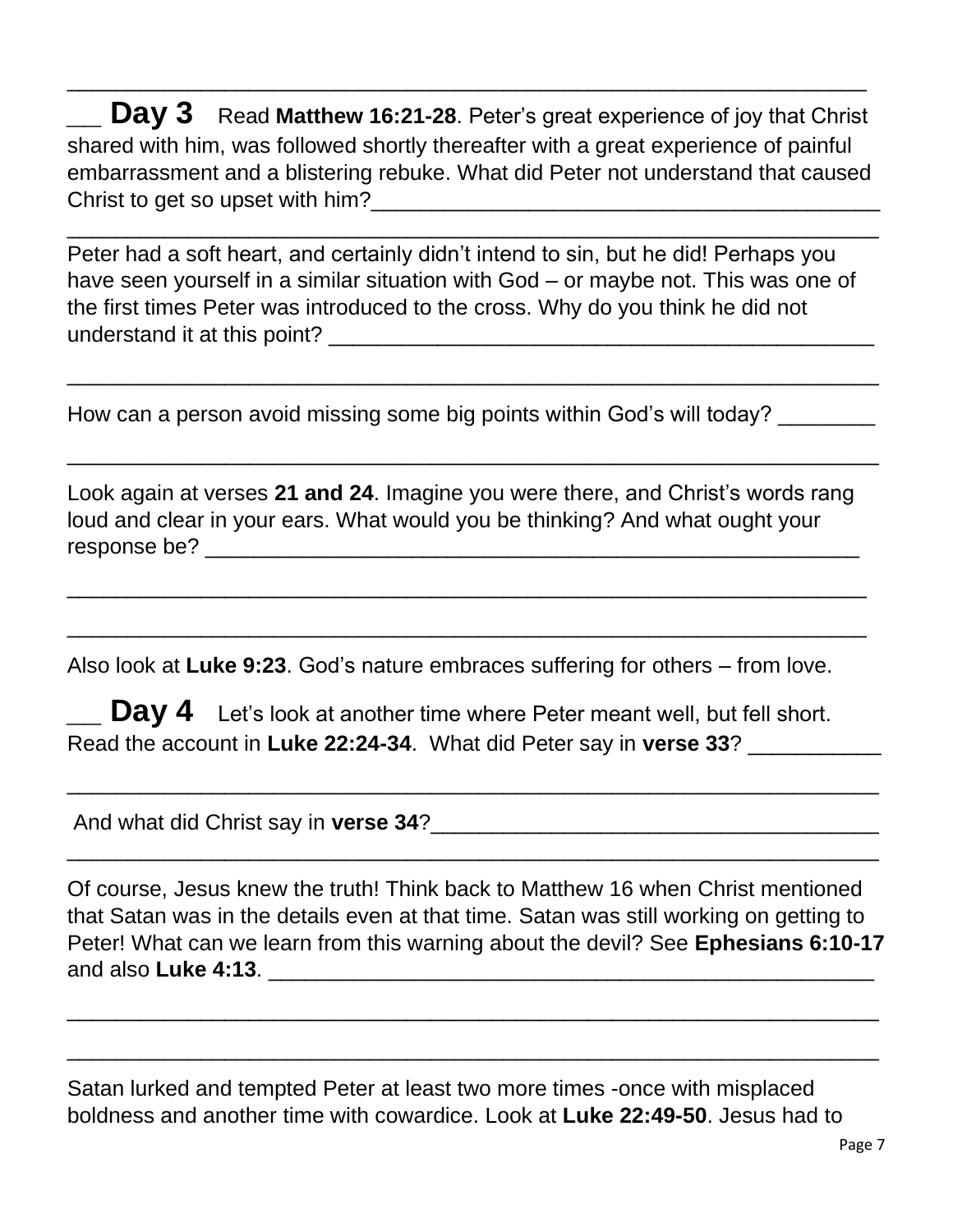rebuke him again for trying to kill the man. And read **John 18:10-11**. What was "the cup" Jesus mentioned in **verse 11**?\_\_\_\_\_\_\_\_\_\_\_\_\_\_\_\_\_\_\_\_\_\_\_\_ If we miss the cross, we can easily miss God's will in our lives. For more on "the cup", see **Revelation 14:10, Psalm 75:8, Obadiah 1:15-17** and **Habakkuk 2:15.**

**\_\_ Day 5** Peter's bad evening wasn't over! Look at **Luke 22:54-62.** As you look closely a Peter's responses in verses **57, 58 & 60**, try to describe what Peter actually is saying…. **Verse 57:** \_\_\_\_\_\_\_\_\_\_\_\_\_\_\_\_\_\_\_\_\_\_\_\_\_\_\_\_\_\_\_\_\_\_\_\_\_\_\_\_\_\_\_\_\_\_\_\_

 $\overline{\phantom{a}}$  , and the contract of the contract of the contract of the contract of the contract of the contract of the contract of the contract of the contract of the contract of the contract of the contract of the contrac

 $\overline{\phantom{a}}$  , and the contract of the contract of the contract of the contract of the contract of the contract of the contract of the contract of the contract of the contract of the contract of the contract of the contrac

\_\_\_\_\_\_\_\_\_\_\_\_\_\_\_\_\_\_\_\_\_\_\_\_\_\_\_\_\_\_\_\_\_\_\_\_\_\_\_\_\_\_\_\_\_\_\_\_\_\_\_\_\_\_\_\_\_\_\_\_\_\_\_\_\_\_\_

**Verse 58:** \_\_\_\_\_\_\_\_\_\_\_\_\_\_\_\_\_\_\_\_\_\_\_\_\_\_\_\_\_\_\_\_\_\_\_\_\_\_\_\_\_\_\_\_\_\_\_\_\_\_\_\_\_\_\_\_\_\_

**Verse 60:** \_\_\_\_\_\_\_\_\_\_\_\_\_\_\_\_\_\_\_\_\_\_\_\_\_\_\_\_\_\_\_\_\_\_\_\_\_\_\_\_\_\_\_\_\_\_\_\_\_\_\_\_\_\_\_\_\_\_\_

Then look again at verses **61 & 62.** After being rebuked earlier for standing up for Jesus, now Christ witnessed him denying the Lord! What types of feelings and temptations must have Peter been feeling that he wept bitterly?

\_\_\_\_\_\_\_\_\_\_\_\_\_\_\_\_\_\_\_\_\_\_\_\_\_\_\_\_\_\_\_\_\_\_\_\_\_\_\_\_\_\_\_\_\_\_\_\_\_\_\_\_\_\_\_\_\_\_\_\_\_\_\_\_\_\_

 $\overline{\phantom{a}}$  , and the contract of the contract of the contract of the contract of the contract of the contract of the contract of the contract of the contract of the contract of the contract of the contract of the contrac

 $\overline{\phantom{a}}$  , and the contract of the contract of the contract of the contract of the contract of the contract of the contract of the contract of the contract of the contract of the contract of the contract of the contrac

If you have ever messed up badly in your walk with God, take heart. It's not OK to sin, yet it is 100% inevitable- even for the best of God's people. How does the cross give us hope and freedom from our sins?\_\_\_\_\_\_\_\_\_\_\_\_\_\_\_\_\_\_\_\_\_\_\_\_\_\_\_\_\_\_\_\_\_

 $\overline{\phantom{a}}$  , and the contract of the contract of the contract of the contract of the contract of the contract of the contract of the contract of the contract of the contract of the contract of the contract of the contrac

 $\Box$  **Day 6** Going back to Day 1 of this section, let's look at John 21 after Christ was crucified. Read **John 21:1-14**. How was Peter leading the group activities in most everything? \_\_\_\_\_\_\_\_\_\_\_\_\_\_\_\_\_\_\_\_\_\_\_\_\_\_\_\_\_\_\_\_\_\_\_\_\_\_\_\_\_\_\_\_\_\_\_\_\_\_\_

\_\_\_\_\_\_\_\_\_\_\_\_\_\_\_\_\_\_\_\_\_\_\_\_\_\_\_\_\_\_\_\_\_\_\_\_\_\_\_\_\_\_\_\_\_\_\_\_\_\_\_\_\_\_\_\_\_\_\_\_\_\_\_\_\_

\_\_\_\_\_\_\_\_\_\_\_\_\_\_\_\_\_\_\_\_\_\_\_\_\_\_\_\_\_\_\_\_\_\_\_\_\_\_\_\_\_\_\_\_\_\_\_\_\_\_\_\_\_\_\_\_\_\_\_\_\_\_\_\_\_

Jesus saw Peter's potential and chose him to lead. Did you know that his real name was "SIMON" – which means shifting sand. But Jesus dubbed Simon as "PETER" which means rock. (Go back over Day 2 in this section and you'll see it)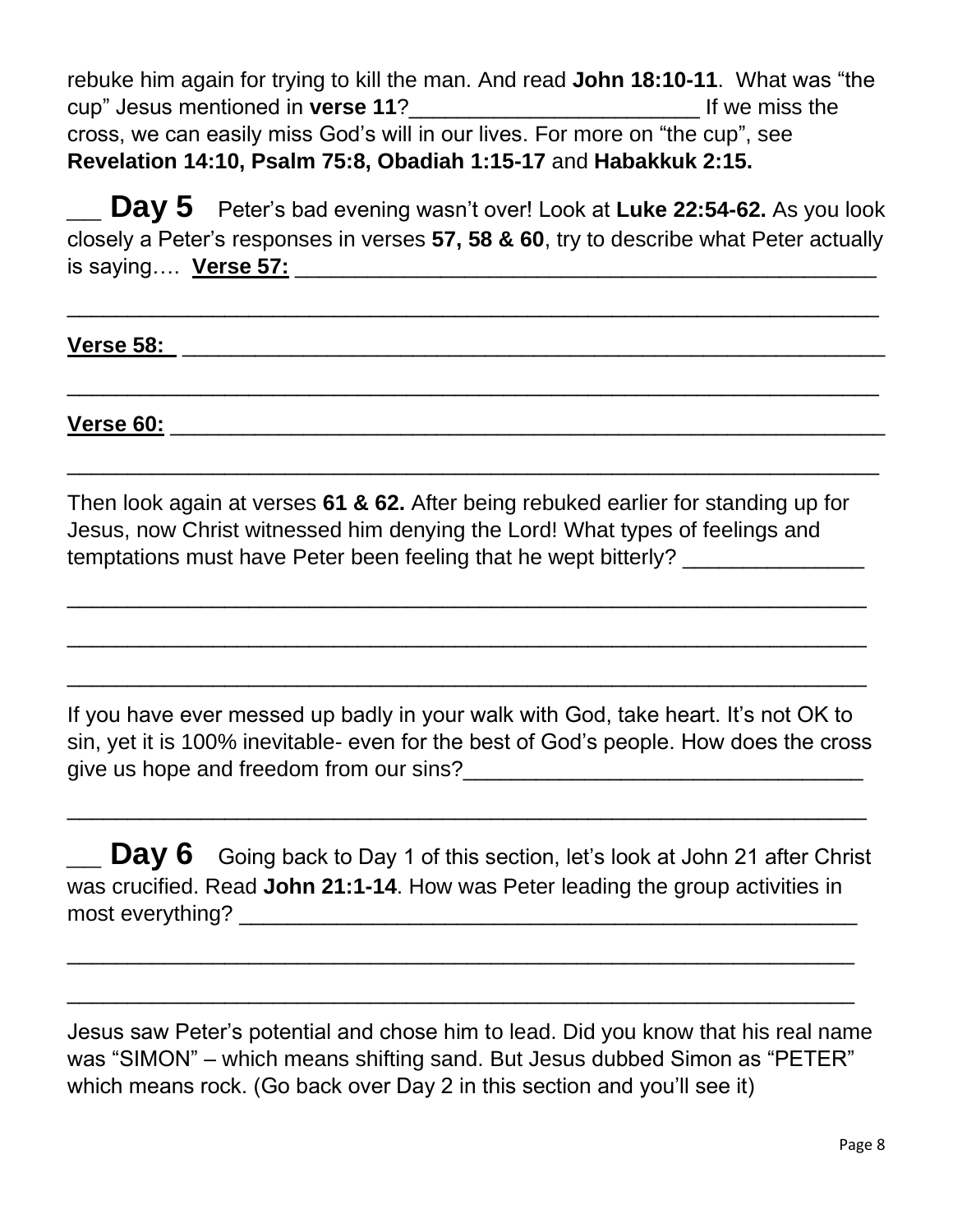In spite of any sense of being unworthy, what gifts do you have that God can use in you to serve others and bring Him glory?

 $\overline{\phantom{a}}$  , and the contract of the contract of the contract of the contract of the contract of the contract of the contract of the contract of the contract of the contract of the contract of the contract of the contrac

Continue reading **John 21:15-19.** Jesus was challenging Peter's love for him. Why do think Christ asked him 3 times? \_\_\_\_\_\_\_\_\_\_\_\_\_\_\_\_\_\_\_\_\_\_\_\_\_\_\_\_\_\_\_\_\_\_\_\_\_\_\_

\_\_\_\_\_\_\_\_\_\_\_\_\_\_\_\_\_\_\_\_\_\_\_\_\_\_\_\_\_\_\_\_\_\_\_\_\_\_\_\_\_\_\_\_\_\_\_\_\_\_\_\_\_\_\_\_\_\_\_\_\_\_\_\_\_\_\_

 $\overline{\phantom{a}}$  , and the contract of the contract of the contract of the contract of the contract of the contract of the contract of the contract of the contract of the contract of the contract of the contract of the contrac

And why do you think Jesus was focusing on Peter's love as the motivation?  $\frac{1}{\sqrt{1-\frac{1}{\sqrt{1-\frac{1}{\sqrt{1-\frac{1}{\sqrt{1-\frac{1}{\sqrt{1-\frac{1}{\sqrt{1-\frac{1}{\sqrt{1-\frac{1}{\sqrt{1-\frac{1}{\sqrt{1-\frac{1}{\sqrt{1-\frac{1}{\sqrt{1-\frac{1}{\sqrt{1-\frac{1}{\sqrt{1-\frac{1}{\sqrt{1-\frac{1}{\sqrt{1-\frac{1}{\sqrt{1-\frac$ 

How did Christ direct Peter to show his love for Him? \_\_\_\_\_\_\_\_\_\_\_\_\_\_\_\_\_\_\_\_\_\_\_\_\_\_

Who can you serve in the church today, tomorrow and later in the week? Write down some ideas. Include non-church friends too! \_\_\_\_\_\_\_\_\_\_\_\_\_\_\_\_\_\_\_\_\_\_\_\_\_\_\_\_\_\_\_

\_\_\_\_\_\_\_\_\_\_\_\_\_\_\_\_\_\_\_\_\_\_\_\_\_\_\_\_\_\_\_\_\_\_\_\_\_\_\_\_\_\_\_\_\_\_\_\_\_\_\_\_\_\_\_\_\_\_\_\_\_\_\_\_\_\_\_ \_\_\_\_\_\_\_\_\_\_\_\_\_\_\_\_\_\_\_\_\_\_\_\_\_\_\_\_\_\_\_\_\_\_\_\_\_\_\_\_\_\_\_\_\_\_\_\_\_\_\_\_\_\_\_\_\_\_\_\_\_\_\_\_\_\_\_

\_\_\_\_\_\_\_\_\_\_\_\_\_\_\_\_\_\_\_\_\_\_\_\_\_\_\_\_\_\_\_\_\_\_\_\_\_\_\_\_\_\_\_\_\_\_\_\_\_\_\_\_\_\_\_\_\_\_\_\_\_\_\_\_\_\_\_

This is a great way to show your love to Christ! He shared that with Peter.

**\_\_ Day 7** Imagine you are the Apostle Peter. Think about the studies this week and then read "your thoughts" in **I Peter 5:1-10.** As you remember back, make note in the passage where you were when you learned the lessons you are sharing in **I Peter 5.**

| $\mathscr{P}$ Verse 1    |  |
|--------------------------|--|
| $\mathscr{P}$ Verse 2    |  |
| $\mathscr{P}$ Verses 3-4 |  |
| $\mathscr{P}$ Verses 5-6 |  |
| $\mathscr{P}$ Verse 7    |  |
| <i>i</i> Verses 8-9      |  |
| $\mathscr{P}$ Verse 10   |  |
|                          |  |

Pray over these and share your heart with another believer about the things you've learned. What do you want to grow the most in?

\_\_\_\_\_\_\_\_\_\_\_\_\_\_\_\_\_\_\_\_\_\_\_\_\_\_\_\_\_\_\_\_\_\_\_\_\_\_\_\_\_\_\_\_\_\_\_\_\_\_\_\_\_\_\_\_\_\_\_\_\_\_\_\_\_\_\_  $\overline{\phantom{a}}$  , and the contract of the contract of the contract of the contract of the contract of the contract of the contract of the contract of the contract of the contract of the contract of the contract of the contrac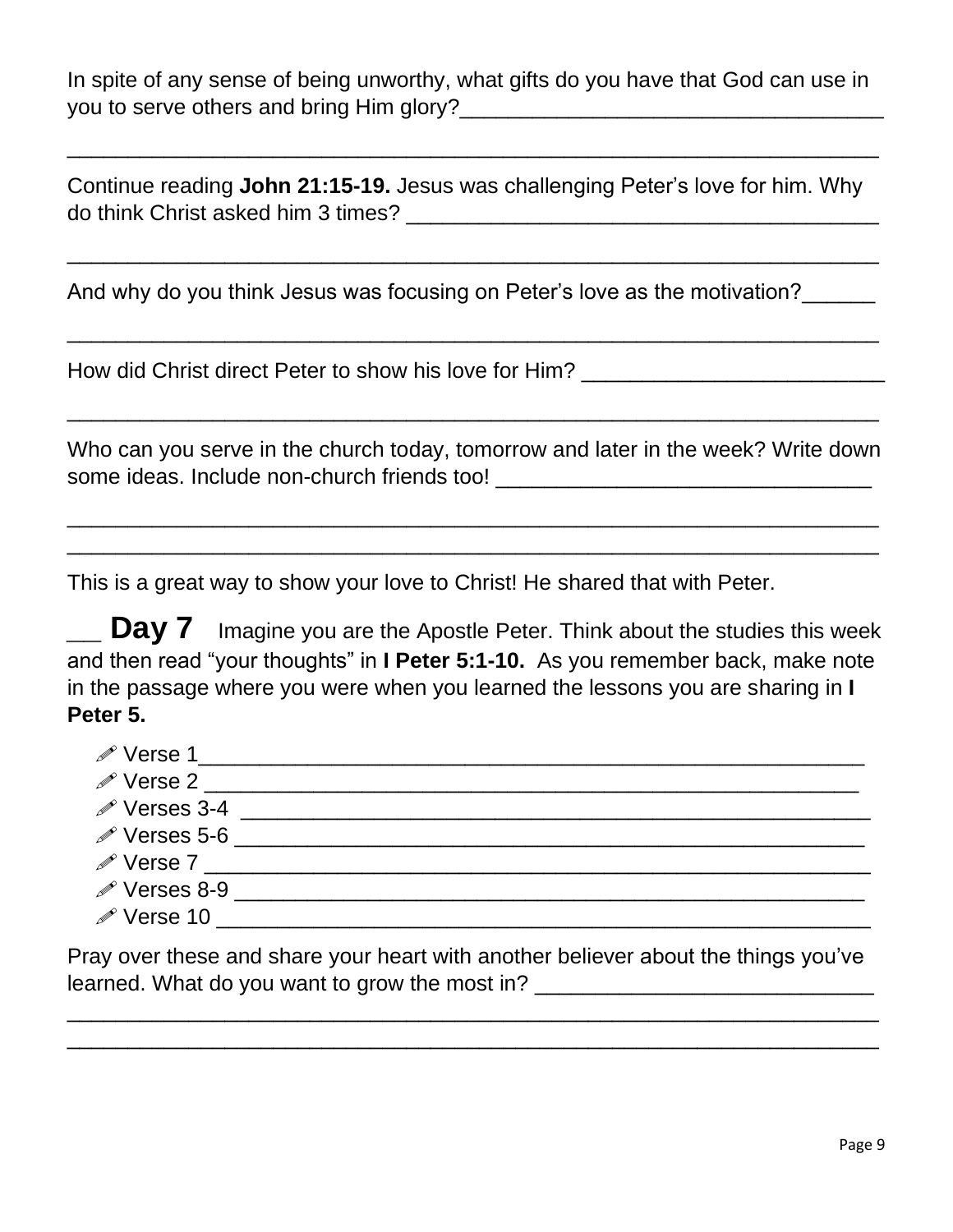# **PART 3: THE CROSS: FREE TO FEEL FORSAKEN**

Have you ever asked God, "Where are you?" Have you ever felt like the world was against you and God was distant and silent? If so, what was it like for you to endure that particular storm in your life? This section will explore how Jesus experienced forsaken hopelessness on the cross. In Christ, we are free to **feel** hopeless, yet we still have **GREAT** hope.

 $\overline{\phantom{a}}$  off each day when done

**Day 1** Read Psalm 22:1-2 and Mark 15:33-34 In these passages, we see Christ repeating the words from Psalm 22 – a Messianic Psalm. The cross shows us how to follow Jesus when we go through the toughest of times. Our freedom begins and ends at the cross. On the cross, what separated Christ from God?

 $\overline{\phantom{a}}$  , and the contract of the contract of the contract of the contract of the contract of the contract of the contract of the contract of the contract of the contract of the contract of the contract of the contrac

 $\overline{\phantom{a}}$  , and the contract of the contract of the contract of the contract of the contract of the contract of the contract of the contract of the contract of the contract of the contract of the contract of the contrac

\_\_\_\_\_\_\_\_\_\_\_\_\_\_\_\_\_\_\_\_\_\_\_\_\_\_\_\_\_\_\_\_\_\_\_\_\_\_\_\_\_\_\_\_\_\_\_\_\_\_ (See **1 Peter 2:24** )

Why would that separation from God be so heart wrenching for Jesus?

Jesus' words on the cross, strike a chord deep within our souls. The feelings of being forsaken, rejected and forgotten were inextricably woven into us when Adam and Eve fell in Eden. We can read these words and think "If even Jesus felt forsaken, then there's no hope for me." We can know that the Bible says God is always with us, yet, at times, we can feel He has abandoned us. It's easy for us to identify with these feelings and with David's words in the Psalms. We can rationalize that God has indeed forsaken us…but has He? Satan would like us to think so, but the scriptures testify otherwise. The images of being forsaken in Psalm 22:1-2, and in Mark 15: 33-34 seem overwhelmingly hopeless, and they would be if that was the end of the story. However, the story never ends on a hopeless note with God.

**Day 2** When you are struggling to feel close to God or in those times when God seems to be silent, read these scriptures and write down what you know to be absolutely true about God:

- $\mathscr{P}$  Lamentations 3:21-23  $\mathscr{P}$  1 Peter 1:3-4  $\blacksquare$  Psalm 22: 23-24 \_\_\_\_\_\_\_\_\_\_\_\_\_\_\_\_\_\_\_\_\_\_\_\_\_\_\_\_\_\_\_\_\_\_\_\_\_\_\_\_\_\_\_\_\_\_\_  $\mathscr{P}$  Hebrews 5:7-9 Isaiah 49:15-16 \_\_\_\_\_\_\_\_\_\_\_\_\_\_\_\_\_\_\_\_\_\_\_\_\_\_\_\_\_\_\_\_\_\_\_\_\_\_\_\_\_\_\_\_\_\_\_\_
- $\mathscr{P}$  Romans 8:31-38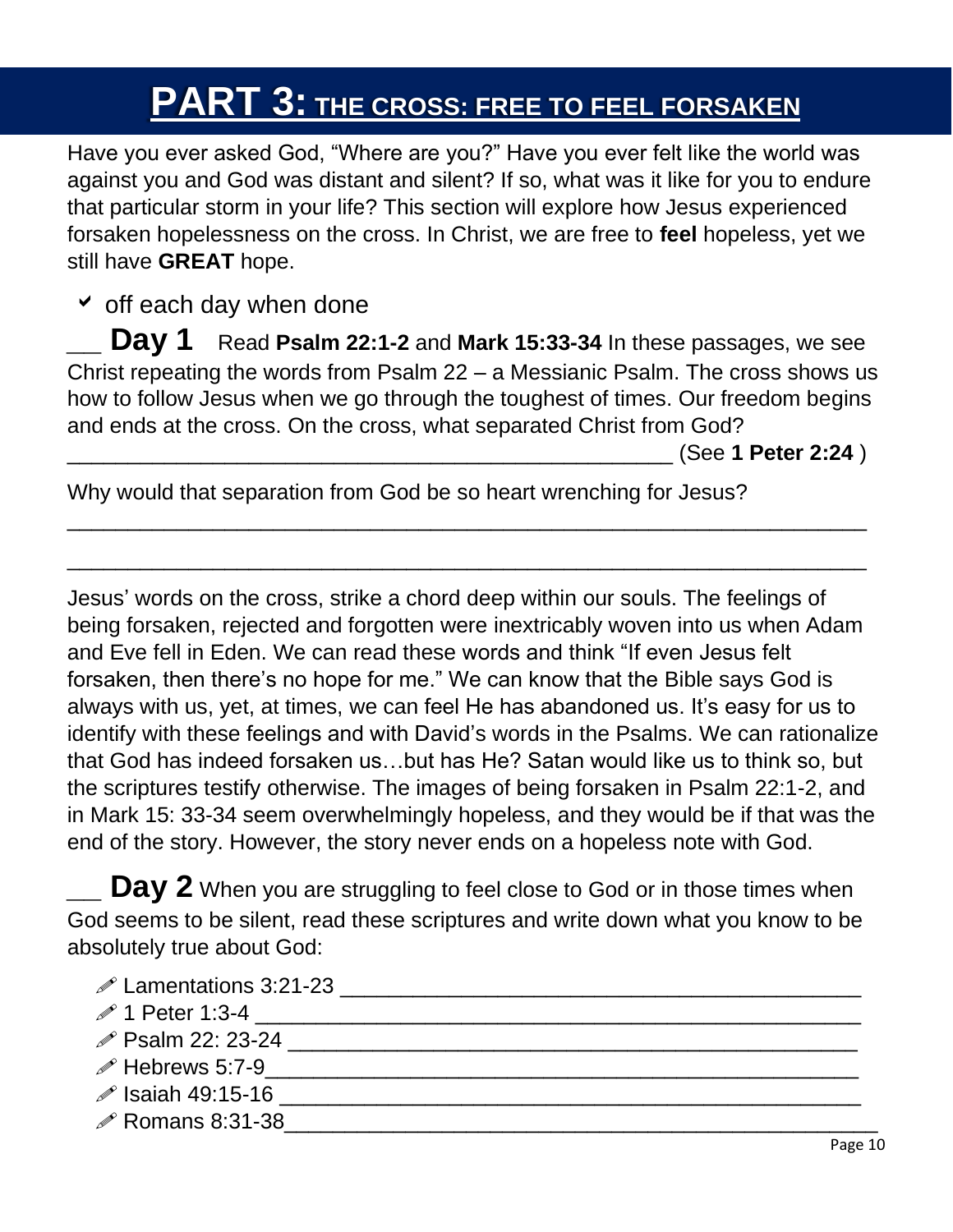- $\mathscr{P}$  Joshua 1:9  $\qquad \qquad \qquad \qquad$
- $\mathscr{P}$  1 Peter 5:6-7
- $\mathscr{P}$  Matthew 28:20b

**Day 3** Dietrich Bonhoeffer once reflected on Jesus' question as it is phrased in **Psalm 42:9 "Why have you forgotten me?"** 

Meditate on what he said: "This question comes from the lips of all Christians when everything stands against them, when all earthly hope has been shattered, when in the course of great world events they feel totally lost, when all of life's goals seem unattainable and everything appears pointless… When I fall into doubt God remains solid as a rock, when I waver God remains unshakable, when I become unfaithful God becomes faithful…. When in deepest need I believe in God's goodness. When in guilt I believe in forgiveness. When in death I believe in life. When in defeat I believe in victory. When in desolation I believe in God's gracious presence. Those who have found God in the cross of Jesus Christ know how wonderfully God hides himself in this world and how he is closest precisely when we believe him to be most distant."

Dietrich Bonhoeffer: God Is on the Cross- Meditations for Lent and Easter

Describe any disconnect you experience between what you know to be true about God and how you feel? **Example 20** Figure 20 Figure 20 Figure 20 Figure 20 Figure 20 Figure 20 Figure 20 Figure 20 Figure 20 Figure 20 Figure 20 Figure 20 Figure 20 Figure 20 Figure 20 Figure 20 Figure 20 Figure 20 Figure

\_\_\_\_\_\_\_\_\_\_\_\_\_\_\_\_\_\_\_\_\_\_\_\_\_\_\_\_\_\_\_\_\_\_\_\_\_\_\_\_\_\_\_\_\_\_\_\_\_\_\_\_\_\_\_\_\_\_\_\_\_\_\_\_\_\_\_ \_\_\_\_\_\_\_\_\_\_\_\_\_\_\_\_\_\_\_\_\_\_\_\_\_\_\_\_\_\_\_\_\_\_\_\_\_\_\_\_\_\_\_\_\_\_\_\_\_\_\_\_\_\_\_\_\_\_\_\_\_\_\_\_\_\_\_  $\overline{\phantom{a}}$  , and the contract of the contract of the contract of the contract of the contract of the contract of the contract of the contract of the contract of the contract of the contract of the contract of the contrac

What did Jesus do on the cross when he felt separated from the Father?

\_\_\_\_\_\_\_\_\_\_\_\_\_\_\_\_\_\_\_\_\_\_\_\_\_\_\_\_\_\_\_\_\_\_\_\_\_\_\_\_\_\_\_\_\_\_\_\_\_\_\_\_\_\_\_\_\_\_\_\_\_\_\_

\_\_\_\_\_\_\_\_\_\_\_\_\_\_\_\_\_\_\_\_\_\_\_\_\_\_\_\_\_\_\_\_\_\_\_\_\_\_\_\_\_\_\_\_\_\_\_\_\_\_\_\_\_\_\_\_\_\_\_\_\_\_\_\_\_

What do you do when you feel distant from God? \_\_\_\_\_\_\_\_\_\_\_\_\_\_\_\_\_\_\_\_\_\_\_\_\_\_\_\_\_\_\_\_\_

Pray about how you will deal with this in the future.

**Day 4** If Jesus were to emphasize one phrase or word in his "atonement cry" from Psalm 22, write down how the meaning would be sculpted by capturing his tone and the feelings he expressed in these possible variations. Each one has a different inflection. Imagine Christ agonizing in these different ways:

\_\_\_\_\_\_\_\_\_\_\_\_\_\_\_\_\_\_\_\_\_\_\_\_\_\_\_\_\_\_\_\_\_\_\_\_\_\_\_\_\_\_\_\_\_\_\_\_\_\_\_\_\_\_\_\_\_\_\_\_\_\_\_\_\_\_

My God! My God! **Why** have you forsaken me? \_\_\_\_\_\_\_\_\_\_\_\_\_\_\_\_\_\_\_\_\_\_\_\_\_\_

My God! My God! Why have **you** forsaken me?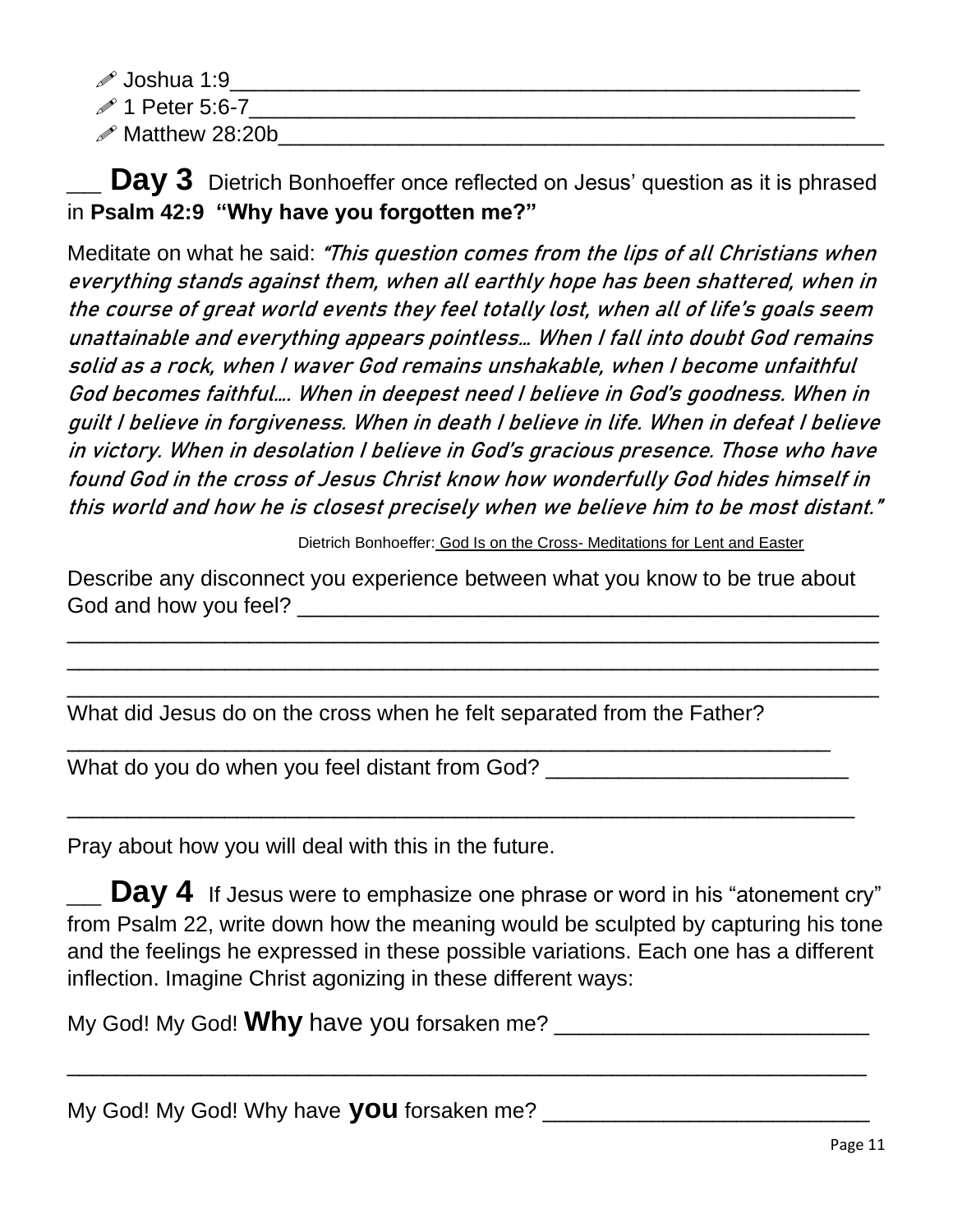My God! My God! Why have you forsaken **me**? \_\_\_\_\_\_\_\_\_\_\_\_\_\_\_\_\_\_\_\_\_\_\_\_\_\_

|                         | When you go through trials, which one of the above matches your focus when you |
|-------------------------|--------------------------------------------------------------------------------|
| cry out to God in pain? | Why?                                                                           |

\_\_\_\_\_\_\_\_\_\_\_\_\_\_\_\_\_\_\_\_\_\_\_\_\_\_\_\_\_\_\_\_\_\_\_\_\_\_\_\_\_\_\_\_\_\_\_\_\_\_\_\_\_\_\_\_\_\_\_\_\_\_\_\_\_

\_\_\_\_\_\_\_\_\_\_\_\_\_\_\_\_\_\_\_\_\_\_\_\_\_\_\_\_\_\_\_\_\_\_\_\_\_\_\_\_\_\_\_\_\_\_\_\_\_\_\_\_\_\_\_\_\_\_\_\_\_\_\_\_\_\_

 $\overline{\phantom{a}}$  , and the contract of the contract of the contract of the contract of the contract of the contract of the contract of the contract of the contract of the contract of the contract of the contract of the contrac

Perhaps Jesus emphasized all three of these words and had deep feelings in every way as the perfect human being. What an amazing Savior!

Get a hymnbook and read the lyrics to "Hallelujah! What a Savior!"

**\_\_ Day 5** Read all of **Psalm 22**. This psalm sounds like it was written at the foot of the cross. How do its verses point to the cross of Jesus and describe what he endured?

- Psalm 22:1 (Mark 15:33-34)\_\_\_\_\_\_\_\_\_\_\_\_\_\_\_\_\_\_\_\_\_\_\_\_\_\_\_\_\_\_\_\_\_\_\_\_\_\_\_\_
- $\mathscr{P}$  Psalm 22:7 (Mark 15:29)  $\mathscr{P}$
- Psalm 22:8 (Matthew 27:41-43)\_\_\_\_\_\_\_\_\_\_\_\_\_\_\_\_\_\_\_\_\_\_\_\_\_\_\_\_\_\_\_\_\_\_\_\_\_
- $\mathscr{P}$  Psalm 22:14 (John 19:28)
- Psalm 22:16 (John 21:24-27)\_\_\_\_\_\_\_\_\_\_\_\_\_\_\_\_\_\_\_\_\_\_\_\_\_\_\_\_\_\_\_\_\_\_\_\_\_\_\_
- $\mathscr{P}$  Psalm 22:17 (John 19:36)
- *♦* **Psalm 22:18 (Matthew 27:35; Mark 15:24; Luke 23:34; John 19:23-24)**

 $\mathscr{P}$  Psalm 22:31 (John 19:30)

When you are feeling abandoned, even by God, how does it help to know that Jesus also experienced despair and abandonment? **Example 2018** 

 $\overline{\phantom{a}}$  , and the contract of the contract of the contract of the contract of the contract of the contract of the contract of the contract of the contract of the contract of the contract of the contract of the contrac

\_\_\_\_\_\_\_\_\_\_\_\_\_\_\_\_\_\_\_\_\_\_\_\_\_\_\_\_\_\_\_\_\_\_\_\_\_\_\_\_\_\_\_\_\_\_\_\_\_\_\_\_\_\_\_\_\_\_\_\_\_\_\_\_\_\_\_

 $\overline{\phantom{a}}$  , and the contract of the contract of the contract of the contract of the contract of the contract of the contract of the contract of the contract of the contract of the contract of the contract of the contrac

\_\_\_\_\_\_\_\_\_\_\_\_\_\_\_\_\_\_\_\_\_\_\_\_\_\_\_\_\_\_\_\_\_\_\_\_\_\_\_\_\_\_\_\_\_\_\_\_\_\_\_\_\_\_\_\_\_\_\_\_\_

And what does this fact give you the freedom to do? \_\_\_\_\_\_\_\_\_\_\_\_\_\_\_\_\_\_\_\_\_\_\_\_\_\_\_\_

**Day 6** Read Psalm 22:3-5. In spite of such hopeless feelings of being forgotten, forsaken and fractured, what do these verses show the person doing in spite of everything? \_\_\_\_\_\_\_\_\_\_\_\_\_\_\_\_\_\_\_\_\_\_\_\_\_\_\_\_\_\_\_\_\_\_\_\_\_\_\_\_\_\_\_\_\_\_\_\_\_\_\_

Read Habakkuk 3:17-19 What parallels do you see here to Psalm 22? **\_\_\_\_\_\_\_\_**\_\_\_\_\_\_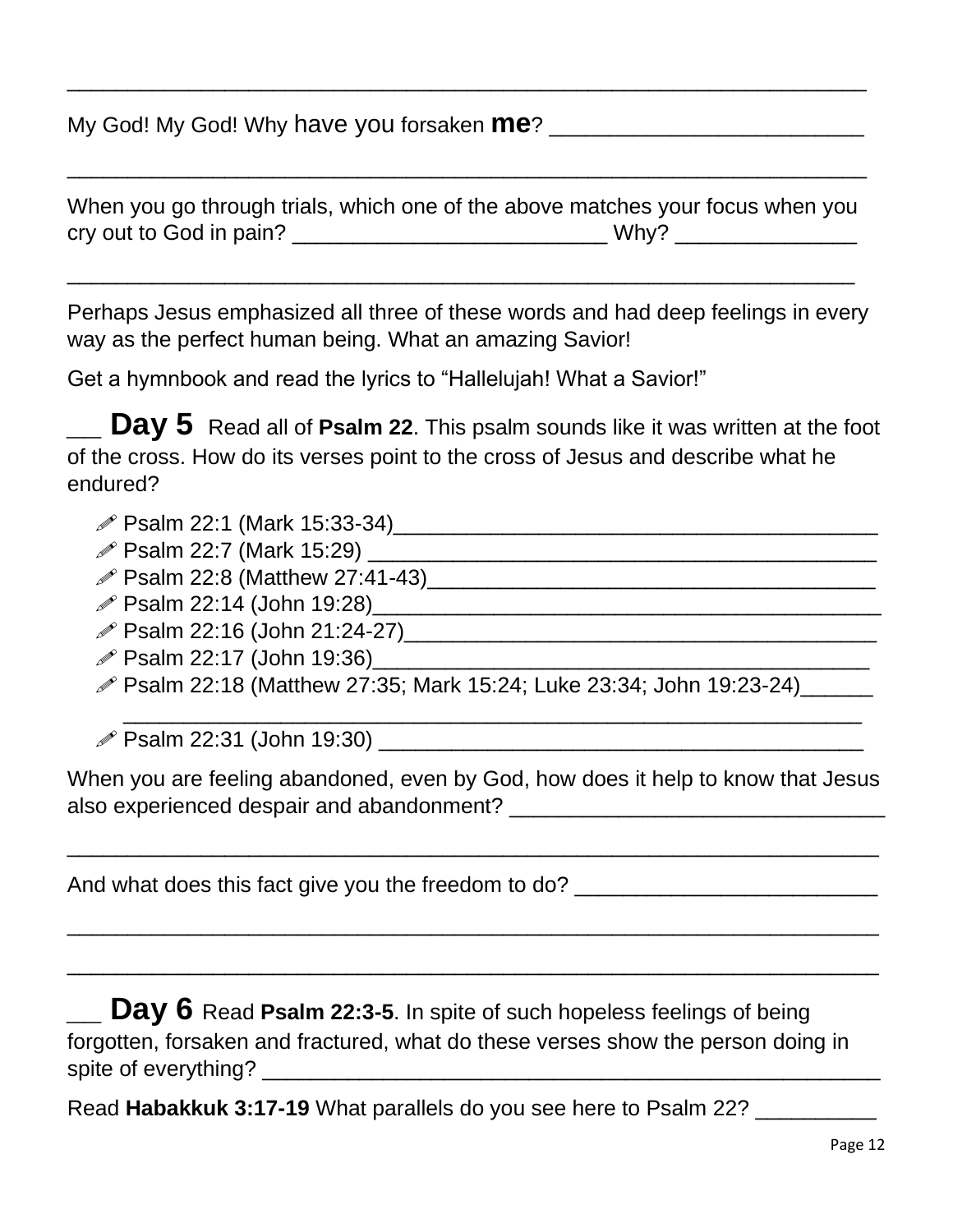How important is praising God in the storms of life?

How can you prepare for tough times now in your worship? \_\_\_\_\_\_\_\_\_\_\_\_\_\_\_\_\_\_\_\_\_\_\_

Get a hymn book and sing or reflect upon "O Sacred Head" Listen [to a recording](https://www.youtube.com/watch?v=98LcbCkhqJs)

 $\overline{\phantom{a}}$  , and the contract of the contract of the contract of the contract of the contract of the contract of the contract of the contract of the contract of the contract of the contract of the contract of the contrac

 $\overline{\phantom{a}}$  , and the contract of the contract of the contract of the contract of the contract of the contract of the contract of the contract of the contract of the contract of the contract of the contract of the contrac

**\_\_ Day 7** Read **Psalm 22:22-31** and **1 Corinthians 15:54**. How do these scriptures portray the victory that was won from Christ crucified?

"Why have You forsaken me?" We can ask, wonder, and call out to God in times of trouble like any overwhelmed child would cry out. But we can be assured that He has never left our side. He is a loving, perfect Father. And through the blood of our brother Jesus, we will never be forsaken.

\_\_\_\_\_\_\_\_\_\_\_\_\_\_\_\_\_\_\_\_\_\_\_\_\_\_\_\_\_\_\_\_\_\_\_\_\_\_\_\_\_\_\_\_\_\_\_\_\_\_\_\_\_\_\_\_\_\_\_\_\_\_\_\_\_\_\_

Reflect on **Isaiah 49:15-16** and thank God it's OK to **feel** forsaken and **know** we really are **not** forsaken!

## **PART 4: "IT IS FINISHED" – FREEDOM HAS BEEN PROVIDED**

 $\triangledown$  off each day when done

**\_\_ Day 1** Read Christ's last words on the cross in **John 19:29-30.** Take some time to think about the answers to these questions: What did Jesus finish? How does that statement impact your life? Write down your thoughts before we study this out.

Do you live as though it is finished, or do you live as though Jesus cried out, "It is mostly done. The rest is up to you!"? In other words, do you live as if it's now your turn to add something to the work of Jesus – THEN it will be complete, finished?

\_\_\_\_\_\_\_\_\_\_\_\_\_\_\_\_\_\_\_\_\_\_\_\_\_\_\_\_\_\_\_\_\_\_\_\_\_\_\_\_\_\_\_\_\_\_\_\_\_\_\_\_\_\_\_\_\_\_\_\_\_\_\_

\_\_\_\_\_\_\_\_\_\_\_\_\_\_\_\_\_\_\_\_\_\_\_\_\_\_\_\_\_\_\_\_\_\_\_\_\_\_\_\_\_\_\_\_\_\_\_\_\_\_\_\_\_\_\_\_

In this part of the Quiet Time Series we will see how we can and ought to live in the freedom of "IT IS FINISHED." It will help us grasp what this means.

Pray now that over the next few days you will understand this phrase more deeply and can remember daily to live that way.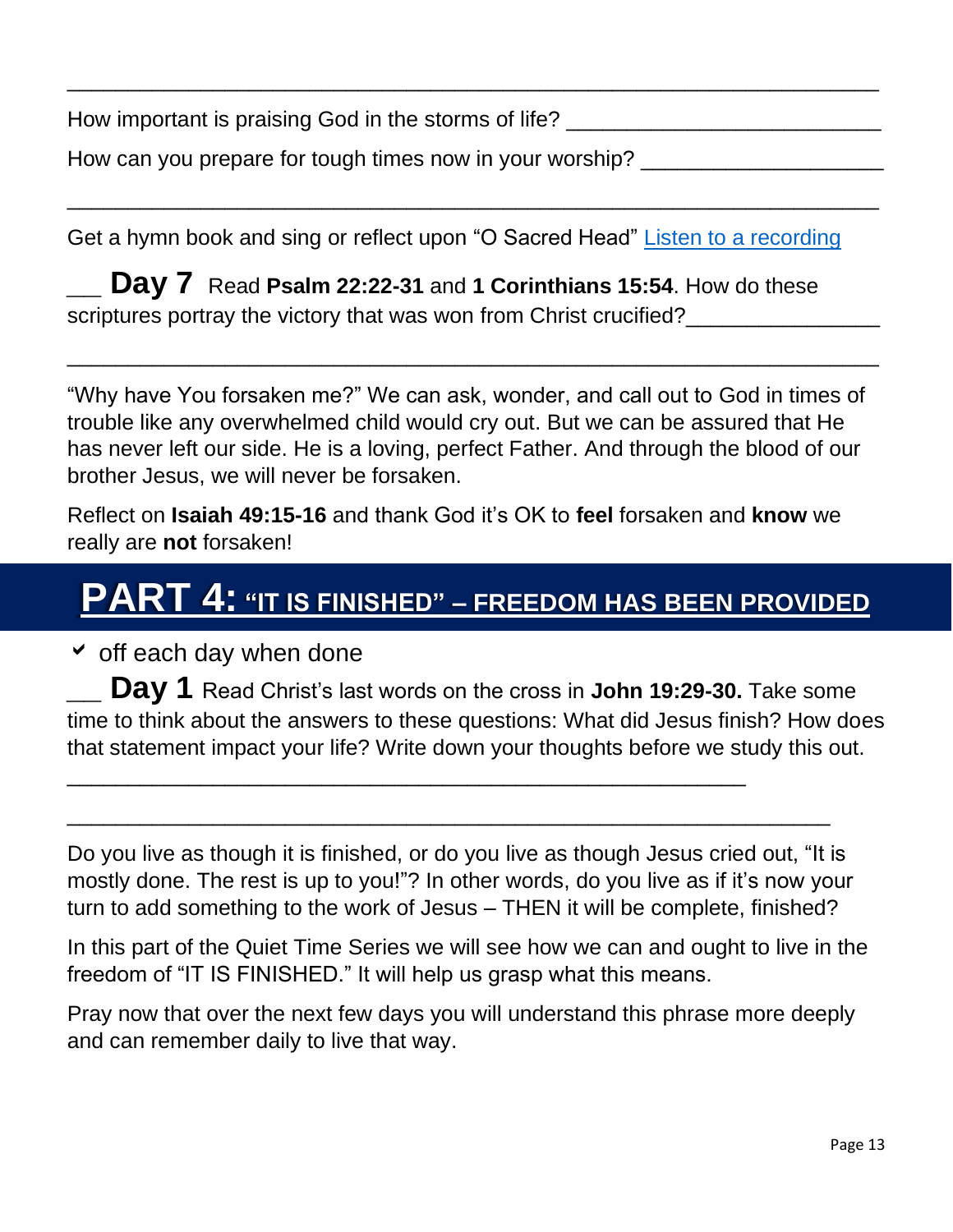Get a dictionary, online or from your bookcase, and write out two or three relevant definitions of the word "FINISHED":  $\blacksquare$ 

\_\_\_\_\_\_\_\_\_\_\_\_\_\_\_\_\_\_\_\_\_\_\_\_\_\_\_\_\_\_\_\_\_\_\_\_\_\_\_\_\_\_\_\_\_\_\_\_\_\_\_\_\_\_\_\_\_\_\_\_\_\_\_\_\_

\_\_\_\_\_\_\_\_\_\_\_\_\_\_\_\_\_\_\_\_\_\_\_\_\_\_\_\_\_\_\_\_\_\_\_\_\_\_\_\_\_\_\_\_\_\_\_\_\_\_\_\_\_\_\_\_\_\_\_\_\_\_\_\_\_

\_\_\_\_\_\_\_\_\_\_\_\_\_\_\_\_\_\_\_\_\_\_\_\_\_\_\_\_\_\_\_\_\_\_\_\_\_\_\_\_\_\_\_\_\_\_\_\_\_\_\_\_\_\_\_\_\_\_\_\_\_\_\_\_\_

Also, go to a thesaurus and write out a few synonyms for "FINISHED"

In the Greek New Testament, "FINISHED" is in the perfect tense (*[Tetelestai](https://biblehub.com/greek/tetelestai_5055.htm)*). And that means that **the result is ongoing** and with **full effect.** Jesus is saying, "It is fully and completely finished, and it will ALWAYS be fully and completely finished!"

 $\overline{\phantom{a}}$  , and the contract of the contract of the contract of the contract of the contract of the contract of the contract of the contract of the contract of the contract of the contract of the contract of the contrac

Simply put, "It is finished," **NEVER** comes to an end!

**Day 2** Read Hebrews 4:15. What does Jesus have in common with us, and what radically separates him from us? \_\_\_\_\_\_\_\_\_\_\_\_\_\_\_\_\_\_\_\_\_\_\_\_\_\_\_\_\_\_\_\_\_\_\_

\_\_\_\_\_\_\_\_\_\_\_\_\_\_\_\_\_\_\_\_\_\_\_\_\_\_\_\_\_\_\_\_\_\_\_\_\_\_\_\_\_\_\_\_\_\_\_\_\_\_\_\_\_\_\_\_\_\_\_\_\_\_\_\_\_\_

When Jesus died, he succeeded in living his whole natural life in sinless perfection. Like a sculptor putting the final touches on a masterpiece that has taken years to complete, Jesus finished his life's work.

Can you imagine yourself living even one day without sin? Christ did it for 33 years or over 12,000 days straight. And He wants to share that victory with us!

Christ was the only person in history to accomplish such a thing. He stands alone as champion and victor – Lord and Savior!

When Jesus said, "It is finished," he was referring to the fact that he had fulfilled ALL the requirements of the law. He had always perfectly loved God and his neighbor. He had never violated any of God's commands, in letter or spirit. He was both sinless (totally free from sin) AND completely righteous (positively obedient to every command).

Reflect on these verses asking "How did Jesus live and offer himself to God?"

| $\mathscr{P}$ John 8:46              |  |
|--------------------------------------|--|
| $\mathscr{P}$ Hebrews 9:14           |  |
| $\mathscr{P}$ I Corinthians 15:45-49 |  |
| $\mathscr{P}$ Hebrews 7:16           |  |
| $\mathscr{P}$ I Peter 1:19           |  |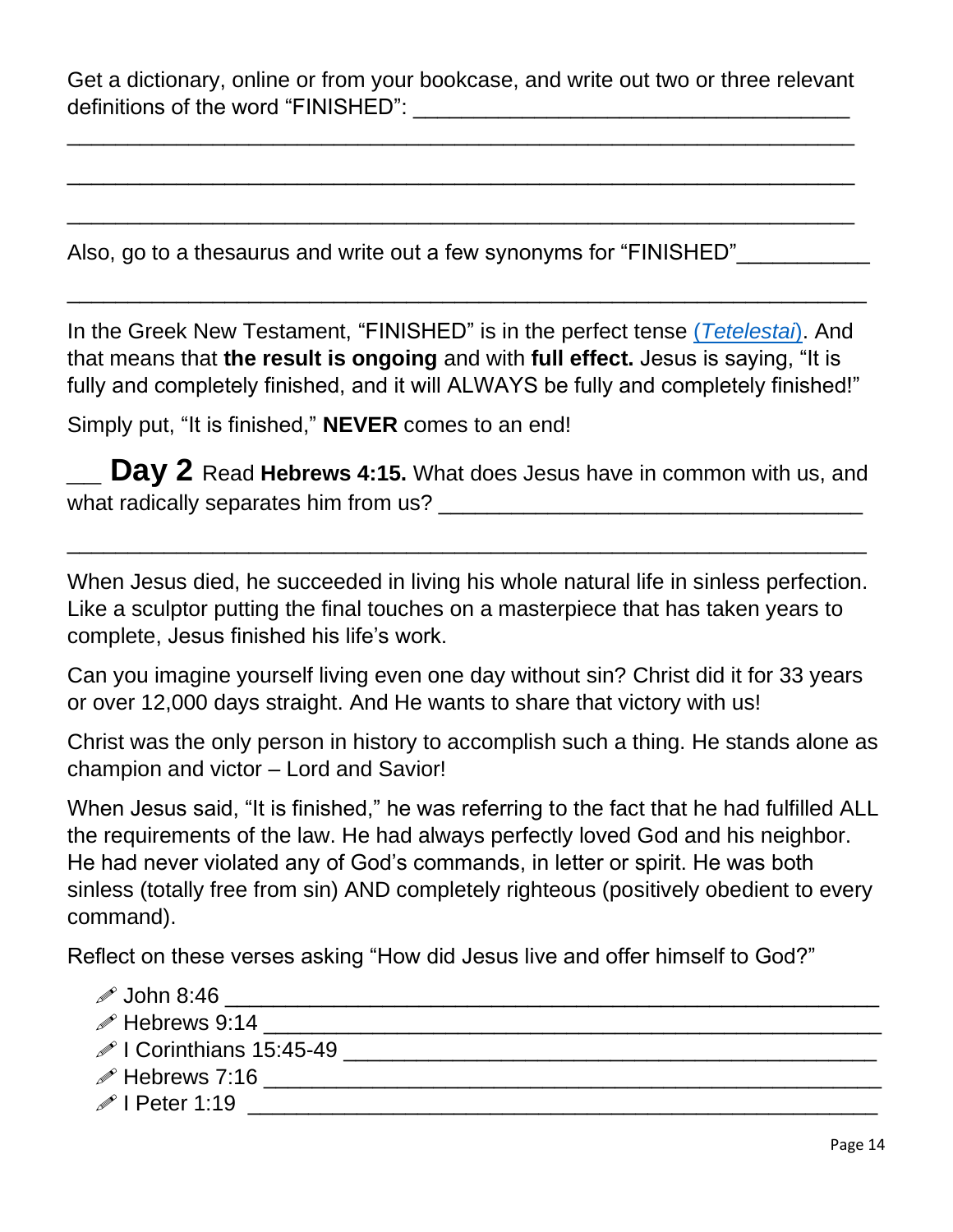Pray to grasp the beauty and glory of Christ's perfect righteousness. He was an undefiled, unblemished, indestructible and sinless "Son of Man."

"It is finished" meant he lived a perfect life all the way until that final breath cleared from his weary tortured lungs on the cross.

**\_\_ Day 3** Read **2 Corinthians 5:21** and **Isaiah 53:4-5** with reflection. What does Christ's righteousness create for his disciples – for his believers, his church?

 $\overline{\phantom{a}}$  , and the contract of the contract of the contract of the contract of the contract of the contract of the contract of the contract of the contract of the contract of the contract of the contract of the contrac

\_\_\_\_\_\_\_\_\_\_\_\_\_\_\_\_\_\_\_\_\_\_\_\_\_\_\_\_\_\_\_\_\_\_\_\_\_\_\_\_\_\_\_\_\_\_\_\_\_\_\_\_\_\_\_\_\_\_\_\_\_\_\_\_\_\_

 $\overline{\phantom{a}}$  , and the contract of the contract of the contract of the contract of the contract of the contract of the contract of the contract of the contract of the contract of the contract of the contract of the contrac

Meditate on Paul's spiritual desires in **Philippians 3:7-9.** What are some of his goals in Christ and how does the cross make it possible? \_\_\_\_\_\_\_\_\_\_\_\_\_\_\_\_\_\_\_\_\_\_\_\_\_\_\_\_\_

\_\_\_\_\_\_\_\_\_\_\_\_\_\_\_\_\_\_\_\_\_\_\_\_\_\_\_\_\_\_\_\_\_\_\_\_\_\_\_\_\_\_\_\_\_\_\_\_\_\_\_\_\_\_\_\_\_\_\_\_\_\_\_\_\_\_\_

\_\_\_\_\_\_\_\_\_\_\_\_\_\_\_\_\_\_\_\_\_\_\_\_\_\_\_\_\_\_\_\_\_\_\_\_\_\_\_\_\_\_\_\_\_\_\_\_\_\_\_\_\_\_\_\_\_\_\_\_\_\_\_\_\_\_\_

 $\overline{\phantom{a}}$  , and the contract of the contract of the contract of the contract of the contract of the contract of the contract of the contract of the contract of the contract of the contract of the contract of the contrac

Jesus lived the perfect, sinless life so that he could give that righteousness to his church!

Look closely at **Hebrews 10:14.** What makes us "perfect forever"? \_\_\_\_\_\_\_\_\_\_\_\_\_\_\_

What describes the lifelong process we are experiencing in Christ?

"It is finished" means that in his sacrifice on the cross, Jesus provided a way for him to share his righteousness with us – because he loves us dearly. It is the only way we could ever think about becoming acceptable to approach our Holy God.

\_\_\_\_\_\_\_\_\_\_\_\_\_\_\_\_\_\_\_\_\_\_\_\_\_\_\_\_\_\_\_\_\_\_\_\_\_\_\_\_\_\_\_\_\_\_\_\_\_\_\_\_\_\_\_\_\_\_\_\_\_\_\_\_\_\_\_

Remember, it is **ongoing** and has **full effect**.

Say this next sentence out loud a few times **"'It is finished' means Christ's flawless righteousness is mine!"** Write it out: \_\_\_\_\_\_\_\_\_\_\_\_\_\_\_\_\_\_\_\_\_\_\_\_\_\_\_\_\_

Pray to comprehend this. Finish by singing "How Deep the Father's Love For Us"

 $\overline{\phantom{a}}$  , and the contract of the contract of the contract of the contract of the contract of the contract of the contract of the contract of the contract of the contract of the contract of the contract of the contrac

**Day 4** Open your Bible and read **Ecclesiastes 3:14**. How does it describe the things God has done? The state of the state of the state of the state of the state of the state of the state of the state of the state of the state of the state of the state of the state of the state of the state of th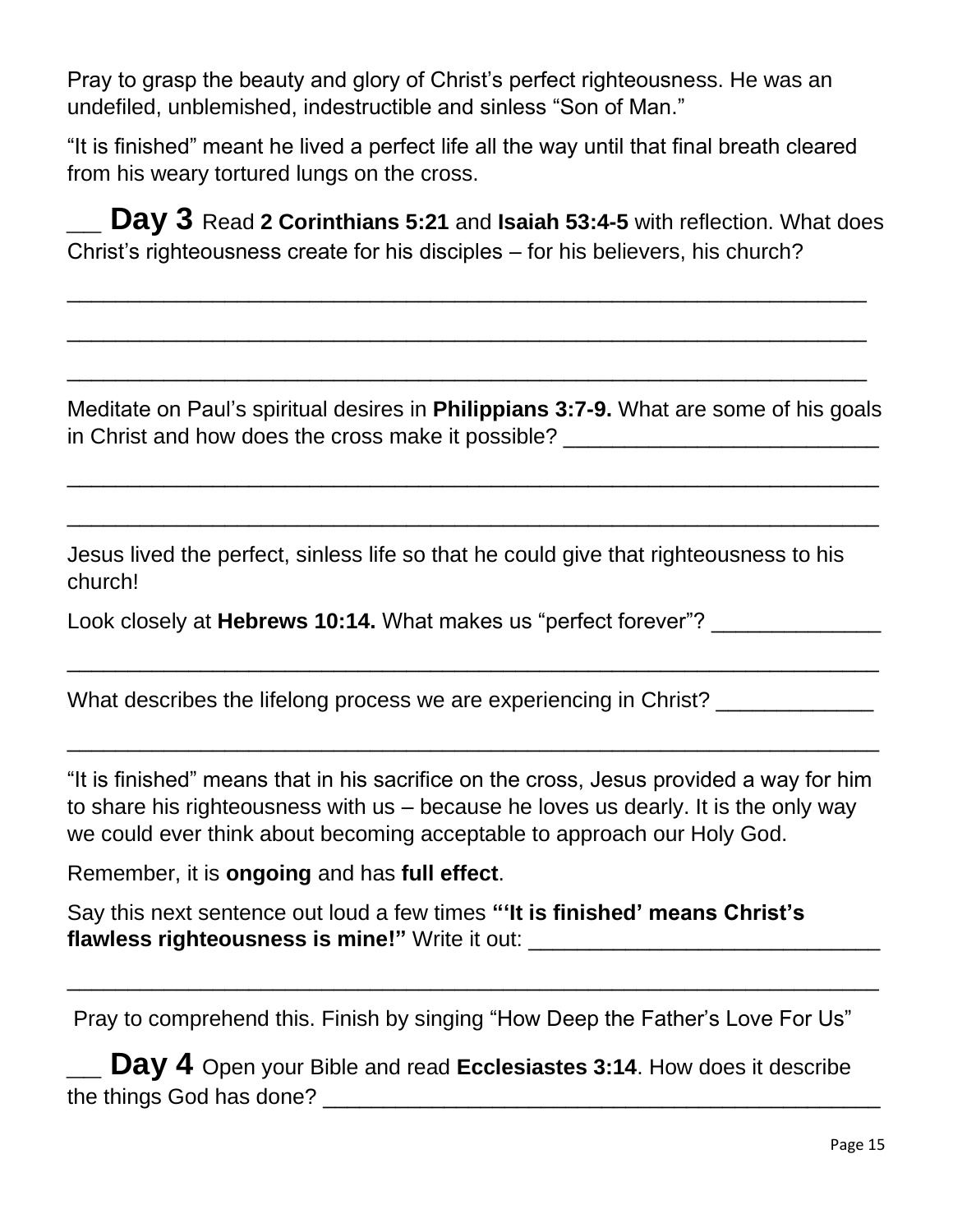What can be added to or taken away from what God has done? \_\_\_\_\_\_\_\_\_\_\_\_\_\_\_\_\_\_\_\_\_

This can never be truer when it comes to the cross. You can't add to what Jesus did on the cross. It would be like going to the Art Museum with a paint brush and adding a few brush strokes to a Van Gogh or Picasso masterpiece!

 $\overline{\phantom{a}}$  , and the contract of the contract of the contract of the contract of the contract of the contract of the contract of the contract of the contract of the contract of the contract of the contract of the contrac

Read **Galatians 1:6-8** and see a group of Christians trying to add to Christ's work by requiring circumcision. How does Paul feel about it? \_\_\_\_\_\_\_\_\_\_\_\_\_\_\_\_\_\_\_\_\_\_\_\_\_\_\_

\_\_\_\_\_\_\_\_\_\_\_\_\_\_\_\_\_\_\_\_\_\_\_\_\_\_\_\_\_\_\_\_\_\_\_\_\_\_\_\_\_\_\_\_\_\_\_\_\_\_\_\_\_\_\_\_\_\_\_\_\_\_\_\_\_\_\_

When you have sinned, can you think of things you have done to try to add to Christ's finished work? What are they? Can they produce better results than the cross? \_\_\_\_\_\_\_\_\_\_\_\_\_\_\_\_\_\_\_\_\_\_\_\_\_\_\_\_\_\_\_\_\_\_\_\_\_\_\_\_\_\_\_\_\_\_\_\_\_\_\_\_\_\_\_\_\_\_\_\_

How might Jesus or God feel when we try to add to his perfect masterpiece? \_\_\_\_\_

Anything beyond the cross for salvation is legalism and is a serious affront to God.

 $\overline{\phantom{a}}$  , and the contract of the contract of the contract of the contract of the contract of the contract of the contract of the contract of the contract of the contract of the contract of the contract of the contrac

 $\overline{\phantom{a}}$  , and the contract of the contract of the contract of the contract of the contract of the contract of the contract of the contract of the contract of the contract of the contract of the contract of the contrac

 $\overline{\phantom{a}}$  , and the contract of the contract of the contract of the contract of the contract of the contract of the contract of the contract of the contract of the contract of the contract of the contract of the contrac

It's a strong teaching, but how can that be freeing?

We are absolutely forbidden from trying to tack anything onto the righteousness of Christ. This is actually an incredibly freeing truth. When we feel discouraged by our sin, the solution isn't to resolve to do better, but to repent and make a beeline for the cross and find mercy at God's throne.

"It is finished" means we can't (and shouldn't try to) add a single thing to what Jesus has already done for us at Calvary.

**Day 5** Today, review your notes from the start of this section - Day One through Day Four. Where do you need faith to believe that "It is finished?"

Write out your heart's desires to grasp these vital truths. Express your thoughts to God on where you are with his masterpiece on the cross.

\_\_\_\_\_\_\_\_\_\_\_\_\_\_\_\_\_\_\_\_\_\_\_\_\_\_\_\_\_\_\_\_\_\_\_\_\_\_\_\_\_\_\_\_\_\_\_\_\_\_\_\_\_\_\_\_\_\_\_\_\_\_\_\_\_\_\_

 $\overline{\phantom{a}}$  , and the contract of the contract of the contract of the contract of the contract of the contract of the contract of the contract of the contract of the contract of the contract of the contract of the contrac

\_\_\_\_\_\_\_\_\_\_\_\_\_\_\_\_\_\_\_\_\_\_\_\_\_\_\_\_\_\_\_\_\_\_\_\_\_\_\_\_\_\_\_\_\_\_\_\_\_\_\_\_\_\_\_\_\_\_\_\_\_\_\_\_\_\_\_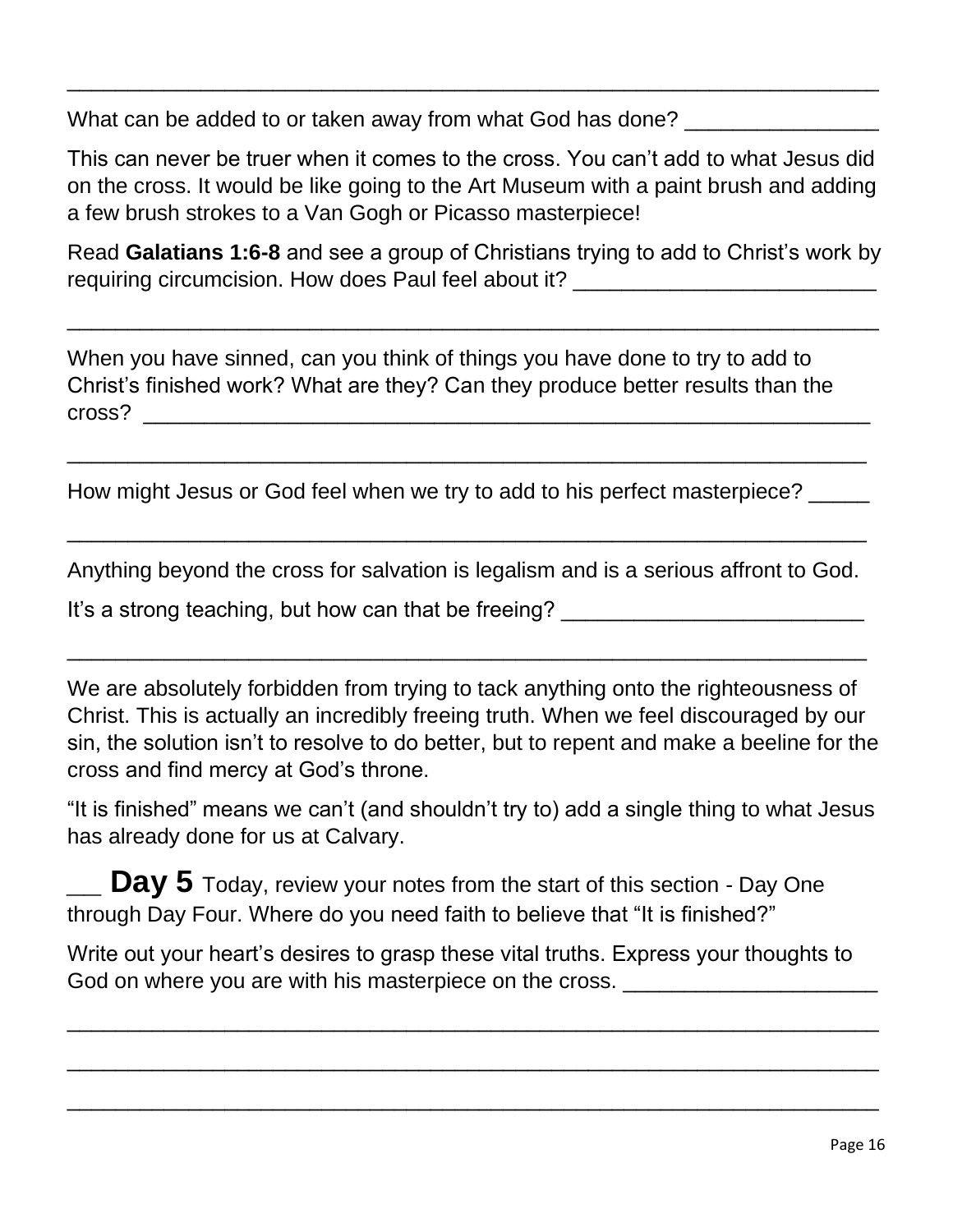"It is finished" is also expressed in other ways in the Bible with reference to the cross. Read these verses and note how the Holy Spirit recorded it:

| $^{\circ}$ Psalm 22:31 ________                                                                                       |
|-----------------------------------------------------------------------------------------------------------------------|
|                                                                                                                       |
| <b> <i>⊘</i> Colossians 1:19-20</b> <u>___________________</u> ____                                                   |
|                                                                                                                       |
|                                                                                                                       |
|                                                                                                                       |
|                                                                                                                       |
| говая 11:8-10 <u>година в полной стандартной собстании (в собстании собстании (в собстании собстании собстании со</u> |
| $\mathscr P$ Daniel 7:13-14                                                                                           |
| Which descriptions help your faith and understating the most?                                                         |

Thank God for the specific blessings you've seen. Share your findings with two or three others and how you feel about Christ's work for you.

 $\overline{\phantom{a}}$  , and the contract of the contract of the contract of the contract of the contract of the contract of the contract of the contract of the contract of the contract of the contract of the contract of the contrac \_\_\_\_\_\_\_\_\_\_\_\_\_\_\_\_\_\_\_\_\_\_\_\_\_\_\_\_\_\_\_\_\_\_\_\_\_\_\_\_\_\_\_\_\_\_\_\_\_\_\_\_\_\_\_\_\_\_\_\_\_\_\_\_\_\_\_

**\_\_ Day 6** If "It is finished" is true, and we know it is, look at these verses below and match them up to correct responses also noted…

Our response to the cross should be:

- **CONFIDENCE –** That Jesus did what we could not!
- **GRATITUDE**  That Jesus has given this victory to us!
- **JOY –** That we have received the greatest gift anyone could ever give us!
- **PEACE –** We don't have to suffer trying to do the impossible: Live a perfect, sinless life!
- **GRACE –** We can forgive others, even when they do not merit it, because God has forgiven us!
- **EVANGELISM –** We have the freedom from the gospel to give to others freely!
- **SELFLESS LIVING –** We are no longer condemned, and we have a purpose in life!

Write the matching response(s) next to the scriptures below:

- I Peter 1:8-9 \_\_\_\_\_\_\_\_\_\_\_\_\_\_\_\_\_\_\_\_\_\_\_\_\_\_\_\_\_\_\_\_
- II Corinthians  $2:14$
- I Corinthians 15:57-58 \_\_\_\_\_\_\_\_\_\_\_\_\_\_\_\_\_\_\_\_\_\_\_\_
- I John 4:19 \_\_\_\_\_\_\_\_\_\_\_\_\_\_\_\_\_\_\_\_\_\_\_\_\_\_\_\_\_\_\_\_\_
- Romans 5:1 \_\_\_\_\_\_\_\_\_\_\_\_\_\_\_\_\_\_\_\_\_\_\_\_\_\_\_\_\_\_\_\_
- Ephesians 5:1 \_\_\_\_\_\_\_\_\_\_\_\_\_\_\_\_\_\_\_\_\_\_\_\_\_\_\_\_\_\_
- II Corinthians 5:14-21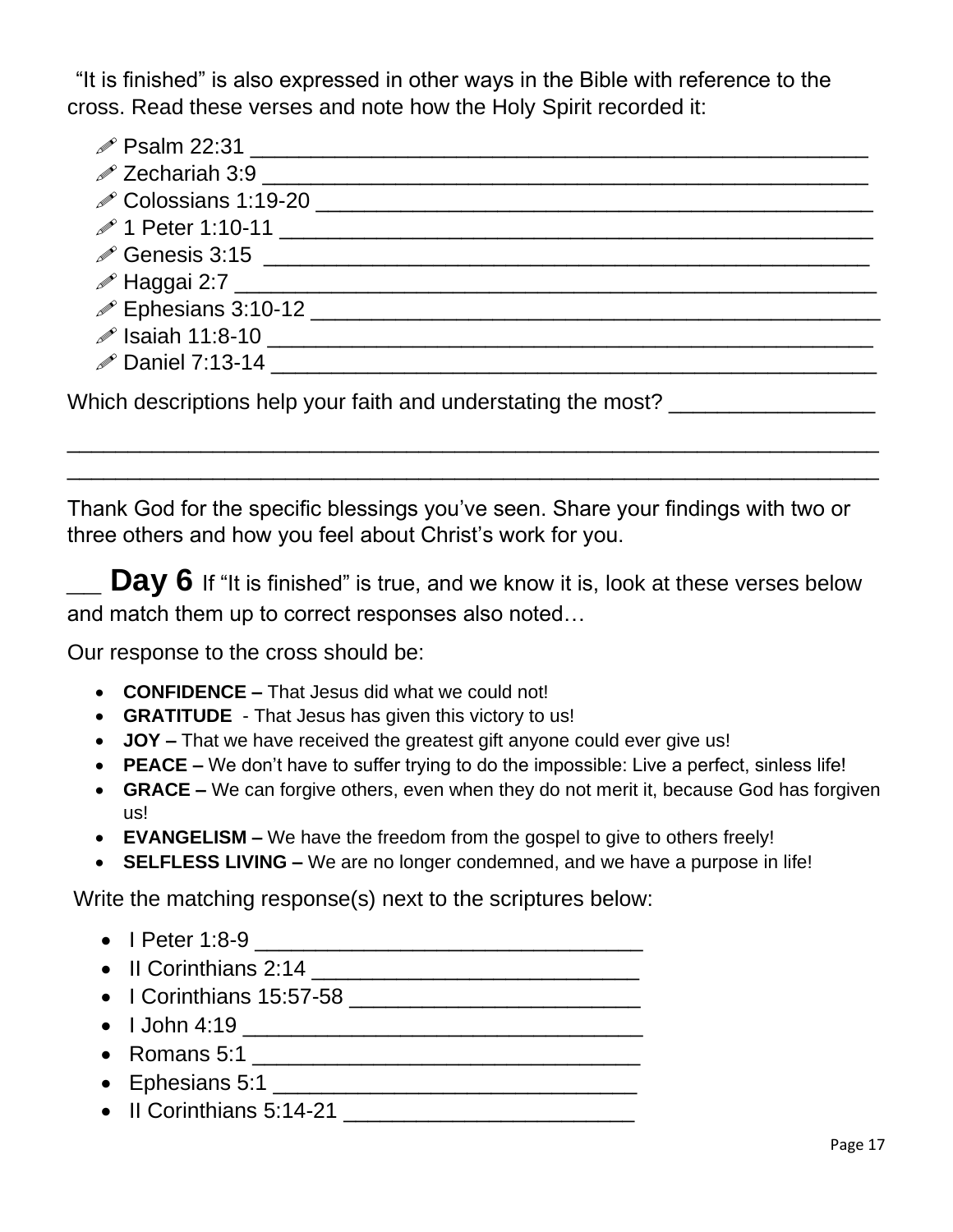Which are you sensing the Spirit calling you to go higher in? \_\_\_\_\_\_\_\_\_\_\_\_\_\_\_\_\_\_

Pray for God to help you in your response to his glorious work – It is finished!

**Day 7** Pray over your notes from the start of this section: Day One through Day Six. How can "It is finished" be displayed more in your thinking and behavior on a daily basis? \_\_\_\_\_\_\_\_\_\_\_\_\_\_\_\_\_\_\_\_\_\_\_\_\_\_\_\_\_\_\_\_\_\_\_\_\_\_\_\_\_\_\_\_\_\_\_\_\_\_\_\_\_\_\_\_

\_\_\_\_\_\_\_\_\_\_\_\_\_\_\_\_\_\_\_\_\_\_\_\_\_\_\_\_\_\_\_\_\_\_\_\_\_\_\_\_\_\_\_\_\_\_\_\_\_\_\_\_\_\_\_\_\_\_\_\_\_\_\_\_\_\_\_

 $\overline{\phantom{a}}$  , and the contract of the contract of the contract of the contract of the contract of the contract of the contract of the contract of the contract of the contract of the contract of the contract of the contrac

\_\_\_\_\_\_\_\_\_\_\_\_\_\_\_\_\_\_\_\_\_\_\_\_\_\_\_\_\_\_\_\_\_\_\_\_\_\_\_\_\_\_\_\_\_\_\_\_\_\_\_\_\_\_\_\_\_\_\_\_\_\_\_\_\_\_\_

 $\overline{\phantom{a}}$  , and the contract of the contract of the contract of the contract of the contract of the contract of the contract of the contract of the contract of the contract of the contract of the contract of the contrac

 $\overline{\phantom{a}}$  , and the contract of the contract of the contract of the contract of the contract of the contract of the contract of the contract of the contract of the contract of the contract of the contract of the contrac

\_\_\_\_\_\_\_\_\_\_\_\_\_\_\_\_\_\_\_\_\_\_\_\_\_\_\_\_\_\_\_\_\_\_\_\_\_\_\_\_\_\_\_\_\_\_\_\_\_\_\_\_\_\_\_\_\_\_\_\_\_\_\_\_\_\_

 $\overline{\phantom{a}}$  , and the contract of the contract of the contract of the contract of the contract of the contract of the contract of the contract of the contract of the contract of the contract of the contract of the contrac

Write out your heart's desires to grasp these vital truths. Express your thoughts to God on where you are with his masterpiece on the cross.

# **PART 5: JESUS AND THE RESURRECTION: FACT OR FICTION?**

 $\triangleright$  off each day when done

**\_\_ Day 1** What does your faith hinge on? JJ Keller once told this account:

A man once said to a pastor that he would be happy to believe in Christianity if the cleric could only give him a watertight argument for its truth. The pastor replied, "What if God hasn't given us a watertight argument, but rather a watertight person?"

(Keller, TRFG, 142)

Our Christian faith is based on whether Jesus lived, performed miracles, was crucified, and most importantly that He rose from the dead. How confident are you that these Biblical events are true? Do you have any doubt at all? As theologian Paul Tillich says, "doubt isn't the opposite of faith; it is an element of faith."

Since the fall in Eden we have been wired to have doubt. It is what you do with that doubt that matters. If we are doubtful of something, we have to put in the time to examine the facts. This week we will shore up your certainty in the evidence for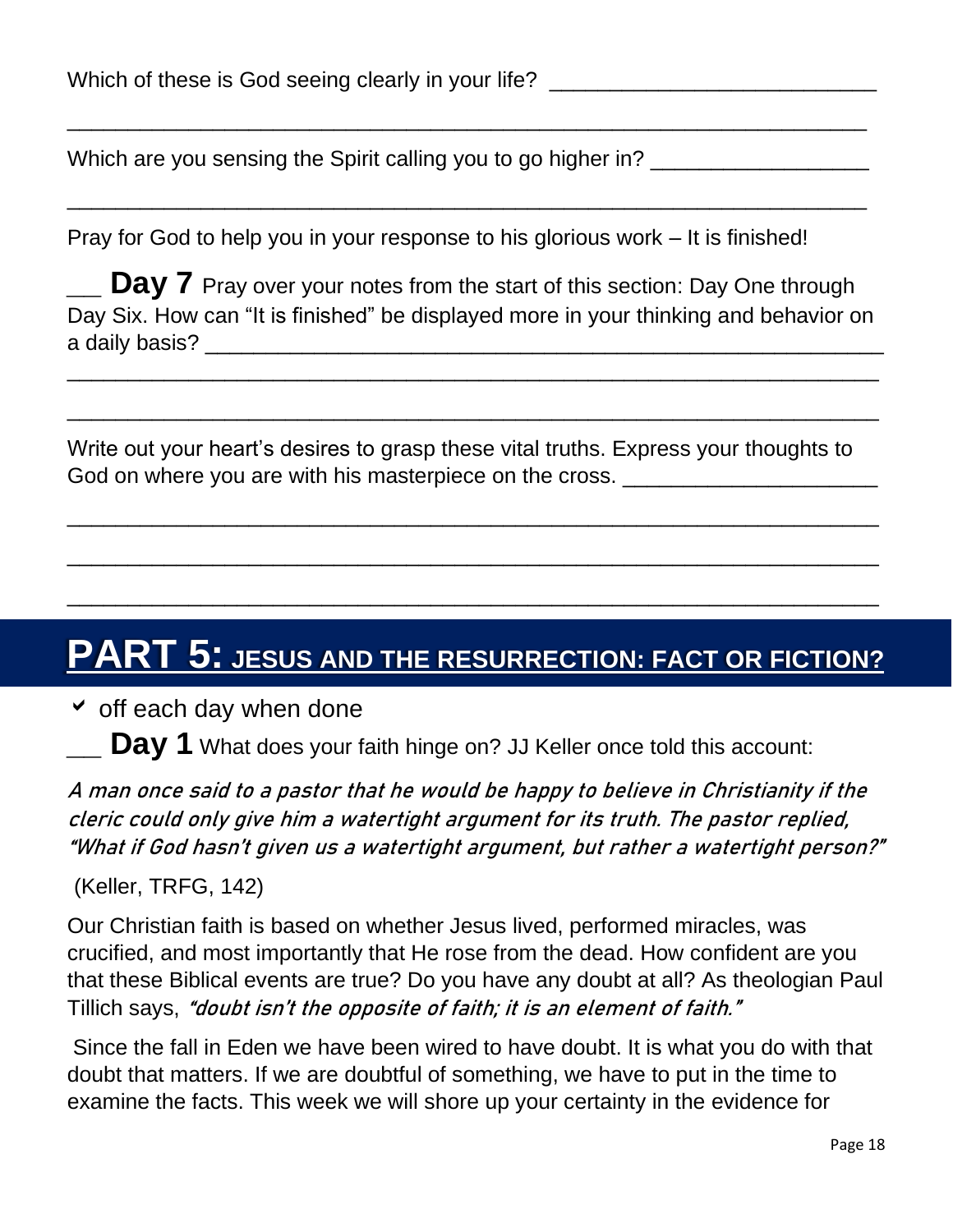Christ. Even if you are strong in faith, this knowledge will better equip you for sharing with non-believers. And it will help shield your faith from the inevitable attacks of the world. The media and schools bombard us with the falsified message that the fields of science, evolution, and history have explained away God and the Bible. They are wrong. But even if you struggle understanding certain Biblical stories involving creation, miracles, God's decisions, etc., you can't ever lose sight of what matters most… Was Jesus resurrected? If He was, you have to follow! If He didn't, we're all wasting our time. This is the most important field of apologetics, "Did Jesus raise from the dead?" In fact, if this is true, this is the most important matter in the history of earth.

Read **1 Corinthians 15:16-19, 29-32** What do you see so clearly noted in this passage? \_\_\_\_\_\_\_\_\_\_\_\_\_\_\_\_\_\_\_\_\_\_\_\_\_\_\_\_\_\_\_\_\_\_\_\_\_\_\_\_\_\_\_\_\_\_\_\_\_\_\_\_\_\_\_\_\_\_\_

\_\_\_\_\_\_\_\_\_\_\_\_\_\_\_\_\_\_\_\_\_\_\_\_\_\_\_\_\_\_\_\_\_\_\_\_\_\_\_\_\_\_\_\_\_\_\_\_\_\_\_\_\_\_\_\_\_\_\_\_\_\_\_\_\_\_\_

 $\overline{\phantom{a}}$  , and the contract of the contract of the contract of the contract of the contract of the contract of the contract of the contract of the contract of the contract of the contract of the contract of the contrac

### **\_\_ Day 2** Jesus Lived and Performed Miracles

Jesus lived. This is indisputable. The archaeological evidence is now too strong for any skeptic to claim Jesus is a made-up fictional character. There are multiple non-Christian sources that write about Jesus. The records of these Jewish and Roman writers are overall very reliable. There is no reason they would have written about such a controversial figure if He didn't exist. Jesus' teachings were in opposition to their own beliefs. Why would they add fuel to the fire, and acknowledge this man's existence if they weren't sure He lived?

- **Flavius Josephus** is the most well-known Jewish historian from the first century AD. In Antiquities (published 94 AD), Josephus writes that Jesus "was a wise man, if indeed one ought to call him a man. For he was one who performed surprising deeds and was a teacher of such people as accept the truth gladly. He won over many Jews and many of the Greeks. He was the Christ."
- **The Talmud** is a vast composition of Rabbinic literature. It is clear in the language that the writers detested Jesus and His theology, but they actually help prove His existence, His miracles, and His crucifixion. The Talmud says that Jesus "practiced sorcery and enticed and led Israel astray."

#### Read **John 21:24-25**

-Is there anything in John's writing that suggests he is not genuine? In the Gospels and throughout the New Testament the apostles openly proclaimed that Jesus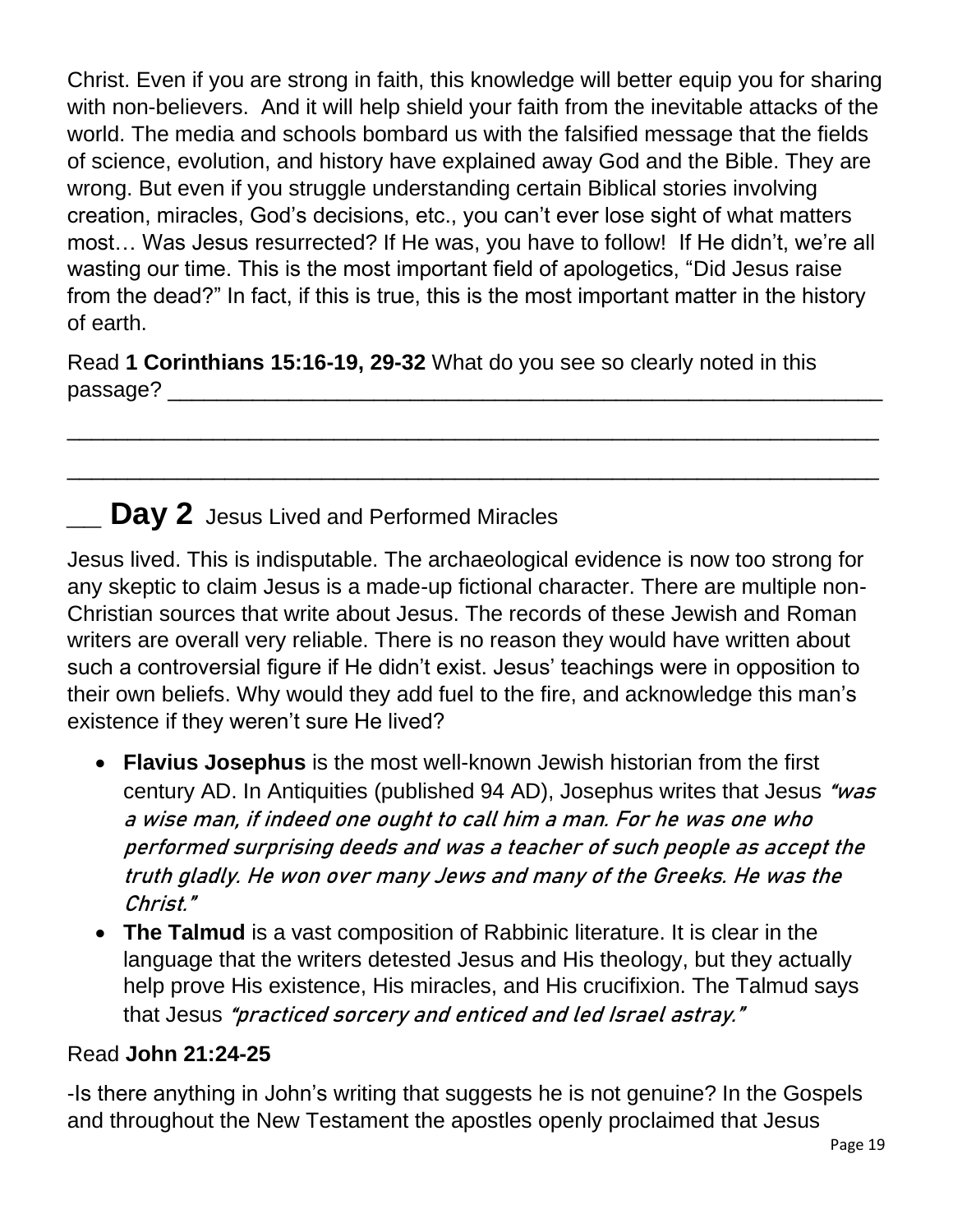worked a great variety of miracles. Why would they lie about this? Would anyone preach about something false when the consequences of doing so are persecution and martyrdom?

## **\_\_ Day 3** Jesus Died on a Cross

Here is the non-Christian evidence that Jesus was crucified.

- **Josephus** writes in Antiquities: "About this time there lived Jesus, a wise man, if indeed one ought to call him a man… He was the Christ. And when, upon the accusation of the principal men among us, Pilate had condemned him to a cross, those who had first come to love him did not cease."
- **Cornelius Tacitus** lived from 55 to 120 AD. He was one of the most important and reliable historians of ancient Rome. "To suppress the rumor, he (Nero) falsely charged with the guilt, and punished with the most exquisite tortures, the persons commonly called Christians, who are hated for their enormities. Christus, the founder of the name, was put to death by Pontius Pilate, procurator of Judea in the reign of Tiberius."
- **The Talmud** says "on the eve of the Passover they hanged Yeshu."
- **Lucian of Samosota** (second century) was a social critic who wrote sarcastically of Christians. He writes: "The Christians, you know, worship a man to this day – the distinguished percentage who introduced their novel rights, and was crucified on that account… You see, these misguided creatures start with the general conviction that they are immortal for all time, which explains the contempt of death and voluntary self-devotion which are so common among them… They deny the gods of Greece, and worship the crucified sage, and live after his laws."
- The Gospel accounts are all in agreement that Jesus was crucified. The crucifixion is alluded to throughout the New Testament, and it was prophesied in the Old Testament as well (e.g., Isaiah 53). It is interesting to note that in ancient times, the art of fictional story telling never gave specific details. The only way Luke would have used such details would be if they were true.

\_\_\_\_\_\_\_\_\_\_\_\_\_\_\_\_\_\_\_\_\_\_\_\_\_\_\_\_\_\_\_\_\_\_\_\_\_\_\_\_\_\_\_\_\_\_\_\_\_\_\_\_\_\_\_\_\_\_\_\_\_\_\_\_\_\_\_ \_\_\_\_\_\_\_\_\_\_\_\_\_\_\_\_\_\_\_\_\_\_\_\_\_\_\_\_\_\_\_\_\_\_\_\_\_\_\_\_\_\_\_\_\_\_\_\_\_\_\_\_\_\_\_\_\_\_\_\_\_\_\_\_\_\_\_

Read **Luke 23:32-44**. What are three very specific details mentioned, giving credibility to the story?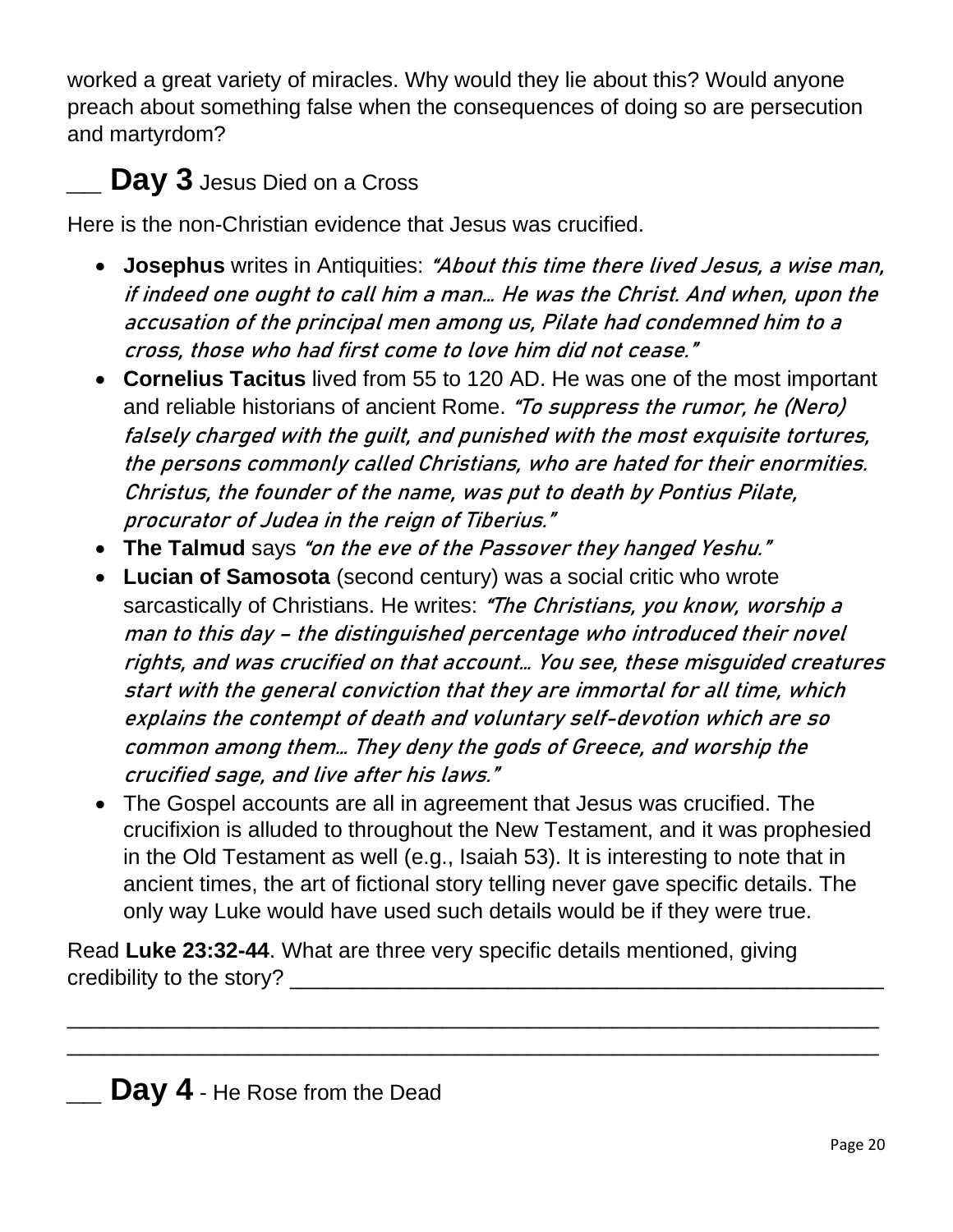Even the non-Christian writers acknowledge that many people believed this Christ had risen from the dead.

- **Josephus'** account of Jesus in Antiquities concludes with: "He was the Christ. And when, upon the accusation of the principal men among us, Pilate had condemned him to a cross, those who had first come to love him did not cease. He appeared to them spending a third day restored to life, for the prophets of God had foretold these things and a thousand other marvels about him. And the tribe of the Christians, so called after him, has still to this day not disappeared."
- **Thallus** wrote a three volume treaties of world history in the 50s A.D. He mentions the darkness at the time of the crucifixion of Jesus, saying there was an eclipse of the sun. Whether this claim is true or not, this account affirms that even non-Christians were aware of the crucifixion.

There is no theory that logically explains why the Resurrection story would have been made up. There are atheistic theories such as that the people who saw the Risen Jesus were hallucinating, that His body was stolen, or He never actually died on the Cross. There is no practicality to these theories.

The message of the Resurrection is consistent throughout the New Testament. Most of the writers in the New Testament mention or allude to the Resurrection of Jesus. In two days, we will look at the evidence of their authenticity.

For the Apostles and the other New Testament writers, it is clear that the Resurrection is what motivated them to radically commit their lives to Christ's teachings.

\_\_\_\_\_\_\_\_\_\_\_\_\_\_\_\_\_\_\_\_\_\_\_\_\_\_\_\_\_\_\_\_\_\_\_\_\_\_\_\_\_\_\_\_\_\_\_\_\_\_\_\_\_\_\_\_\_\_\_\_\_\_\_\_\_

\_\_\_\_\_\_\_\_\_\_\_\_\_\_\_\_\_\_\_\_\_\_\_\_\_\_\_\_\_\_\_\_\_\_\_\_\_\_\_\_\_\_\_\_\_\_\_\_\_\_\_\_\_\_\_\_\_\_\_\_\_\_\_\_\_

Read Acts 4:8-20... Write out verse 20:

### **Day 5** - He Appeared and Ascended

The most important aspect about Jesus is actually not whether He rose from the dead, it's whether he ascended into Heaven. Other people have risen from the dead, but it is presumed that they all eventually died. Jesus is unique in that He died and was risen, never to die again.

The Ascension occurred 40 days after the Resurrection. The two most descriptive stories of this are both from the same writer, Luke (Luke 24 and Acts 1). Although Luke didn't personally know Jesus, of all the New Testament writers Luke had the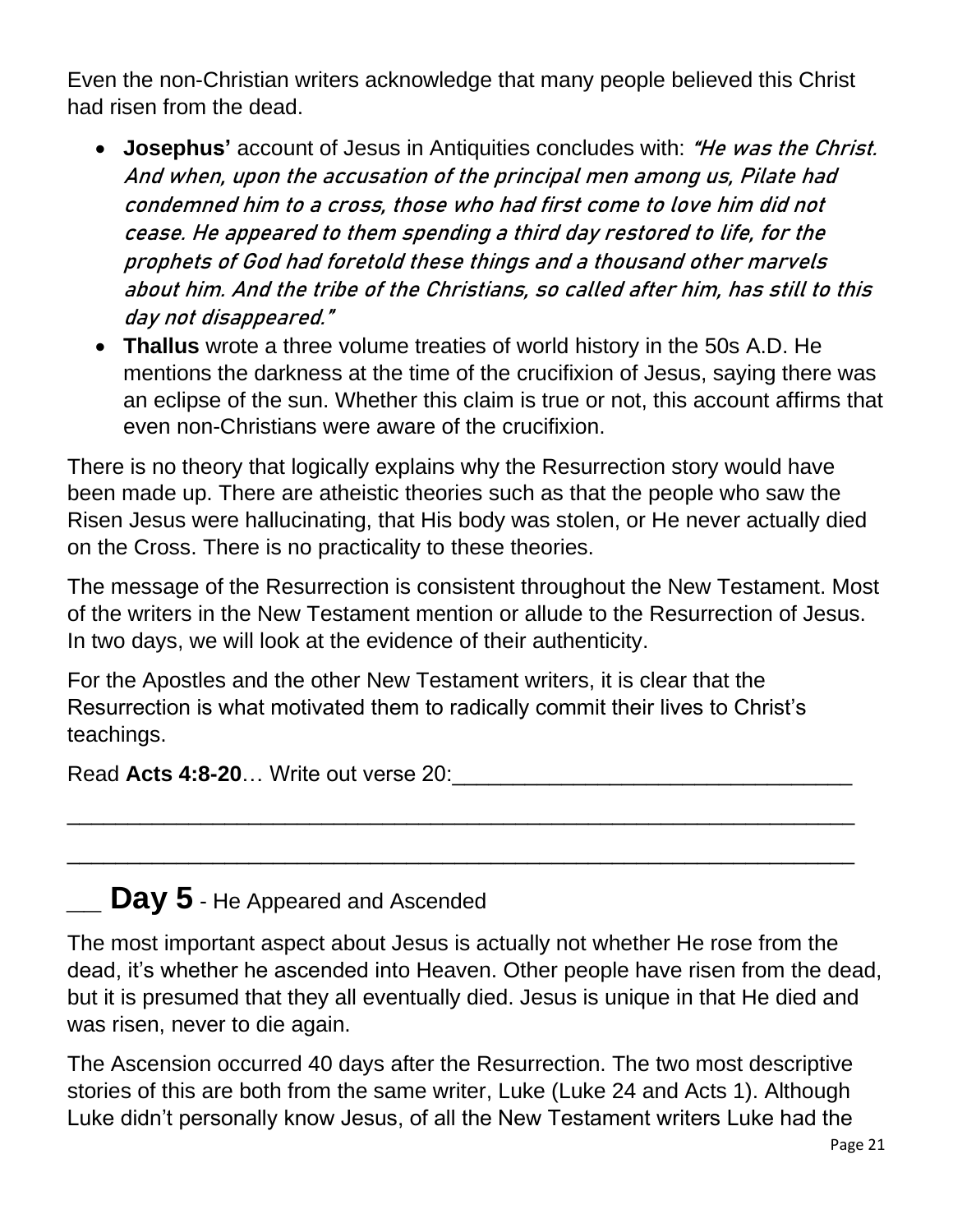greatest attention to detail. He mentions 32 countries, 54 cities, and 9 islands without error. He uses titles like tetrarch, proconsul, governor, imperial legate, asiarch, politarch, etc. In every case that the titles used by Luke can be compared to other sources, Luke is correct. Many cultural references, such as the details about the Census, have been confirmed by archaeology too. Luke writes "I myself have carefully investigated everything from the beginning" (Luke 1:3). With the noticeable caution he uses in getting the smallest of details correct, we can be confident in Luke's account of the Ascension as well.

Read Acts 1:1-12. What happened to Jesus when He left the Apostles? \_\_\_\_\_\_\_\_\_\_\_\_

### **Day 6** The Authenticity of the New Testament Writers

Although our faith is based on Jesus and His Resurrection and Ascension, we weren't actually there to meet Jesus directly; therefore, our faith is predicated on the basis that the New Testament writers were telling the truth. They were either telling the truth about Jesus or they were deceitful liars exploiting others for their own gain. What does the evidence suggest? Let's look at it...

\_\_\_\_\_\_\_\_\_\_\_\_\_\_\_\_\_\_\_\_\_\_\_\_\_\_\_\_\_\_\_\_\_\_\_\_\_\_\_\_\_\_\_\_\_\_\_\_\_\_\_\_\_\_\_\_\_\_\_\_\_\_\_\_\_\_\_

\_\_\_\_\_\_\_\_\_\_\_\_\_\_\_\_\_\_\_\_\_\_\_\_\_\_\_\_\_\_\_\_\_\_\_\_\_\_\_\_\_\_\_\_\_\_\_\_\_\_\_\_\_\_\_\_\_\_\_\_\_\_\_\_\_\_\_

We can look at a few examples demonstrating the authenticity of the writers, but consider the whole New Testament and ask yourself these questions….

- Do these writers seem like sincere people who sacrificially love others at their own expense, or are they selfish false teachers, seeking praise, fame, power, and riches?
- Do they seem like truth-telling, sound-minded people with solid logic or do they seem like schizophrenic hallucinators?
- Is the theme of the New Testament consistent from book to book, writer to writer?
- Do the writers all share the same beliefs, especially about Christ and the Resurrection?

Let's look at some specifics that demonstrate their authenticity.

• Advice to die to your self is not an attractive teaching that would promote organizational number growth, which was an obvious goal of these writers. If the writers were liars, why would they make up the account of the "Rich Young Ruler" in Mark 10?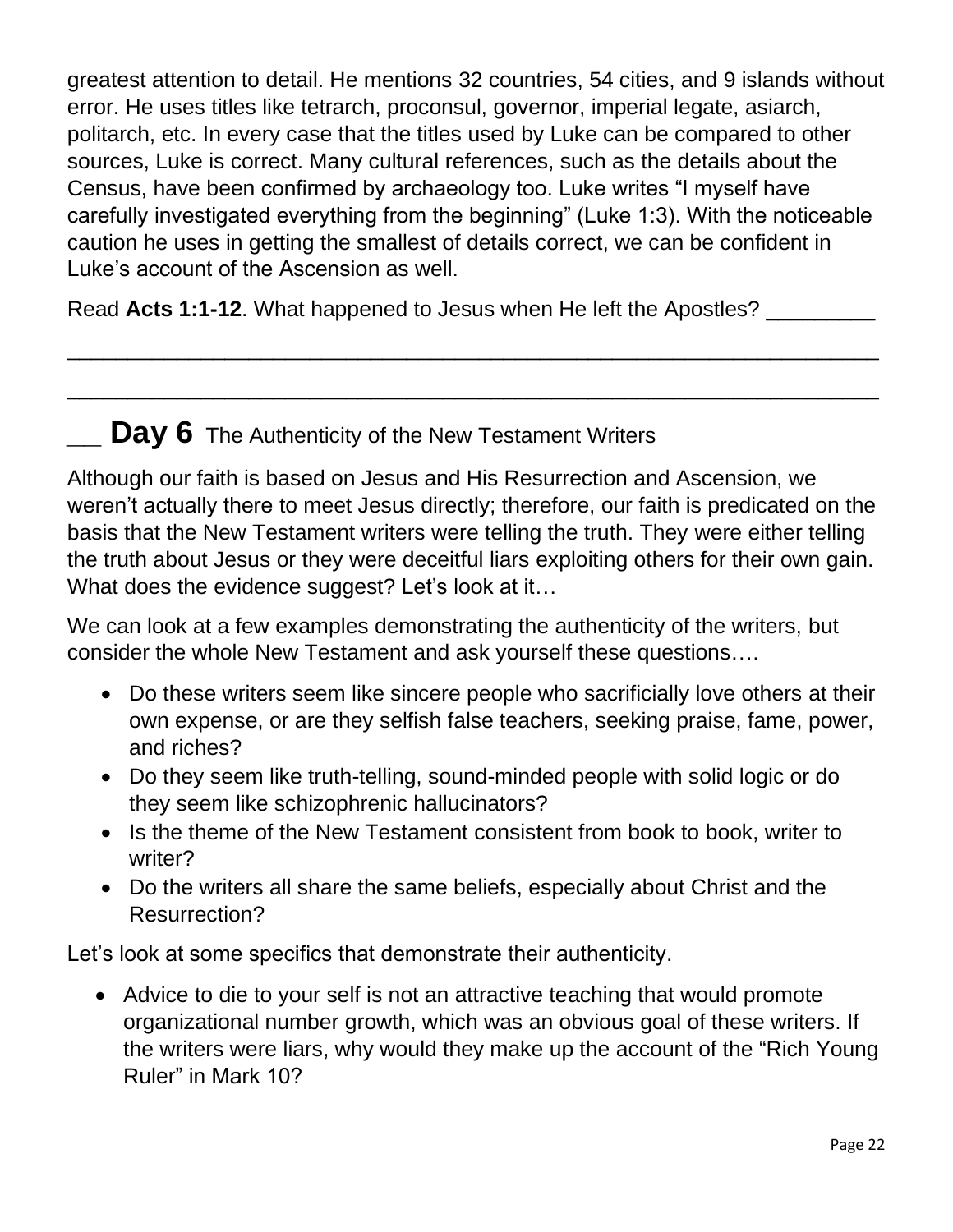- Their teachings would bring very little gratification for themselves; it is clear that money, possessions, power, status, and self-focused praise from the people were not goals of these men. Rather, they knew that the teachings were more likely to bring persecution, loss of money, loss of status, loss of family, and martyrdom. Is it likely that many lying conspirators would hold to these unselfish teachings when faced with persecution and death for their faith?
- The New Testament acknowledges weaknesses in the followers: the believers are often rebuked by Jesus. The apostles scatter when Jesus is taken. Peter denies Jesus three times. It is not likely that a group of liars would tell stories that portray themselves in a negative light. If trying to start a movement, would it make any sense to continually point out weaknesses in that movement's leaders if they weren't true?
- There would have been very little to gain by falsely creating a religion based on the teachings of a humble servant, especially considering their goal was largely to convert Jews, including rabbis.
- On a similar note, would liars have said that women, whose testimonies meant nothing, were the first witnesses of their resurrected savior?

The most reasonable conclusion of such details, which fly in the face of that culture's worldview, is that the events actually happened. Here are a few other examples, but there are many more: Jesus eating with tax collector, Jesus washing people's feet, Jesus being washed by a sinful woman, Jesus healing on the Sabbath.

Read **2 Corinthians 11:23-31**… What are three ways Paul was persecuted?

Is it possible that a man would endure this kind of suffering for a fake cause? The fact that Paul and the apostles all held to their faith despite such persecution, even martyrdom, deems it likely that these guys were telling the truth, and that they had experienced miracles from God.

\_\_\_\_\_\_\_\_\_\_\_\_\_\_\_\_\_\_\_\_\_\_\_\_\_\_\_\_\_\_\_\_\_\_\_\_\_\_\_\_\_\_\_\_\_\_\_\_\_\_\_\_\_\_\_\_\_\_\_\_\_\_\_\_\_

**Day 7** If Jesus rose from the dead, you and I have to obey

Based on the evidence, do you believe that Jesus' death, resurrection, and ascension are historical events? If you answer "yes", the logical conclusion is that you have to follow Christ. If Jesus rose from the dead and was taken up into heaven, you're going to want to take His words seriously. He said that He is the only way to Heaven. You will spend eternity in heaven or hell, hence you should do everything in your power to build confidence in your salvation.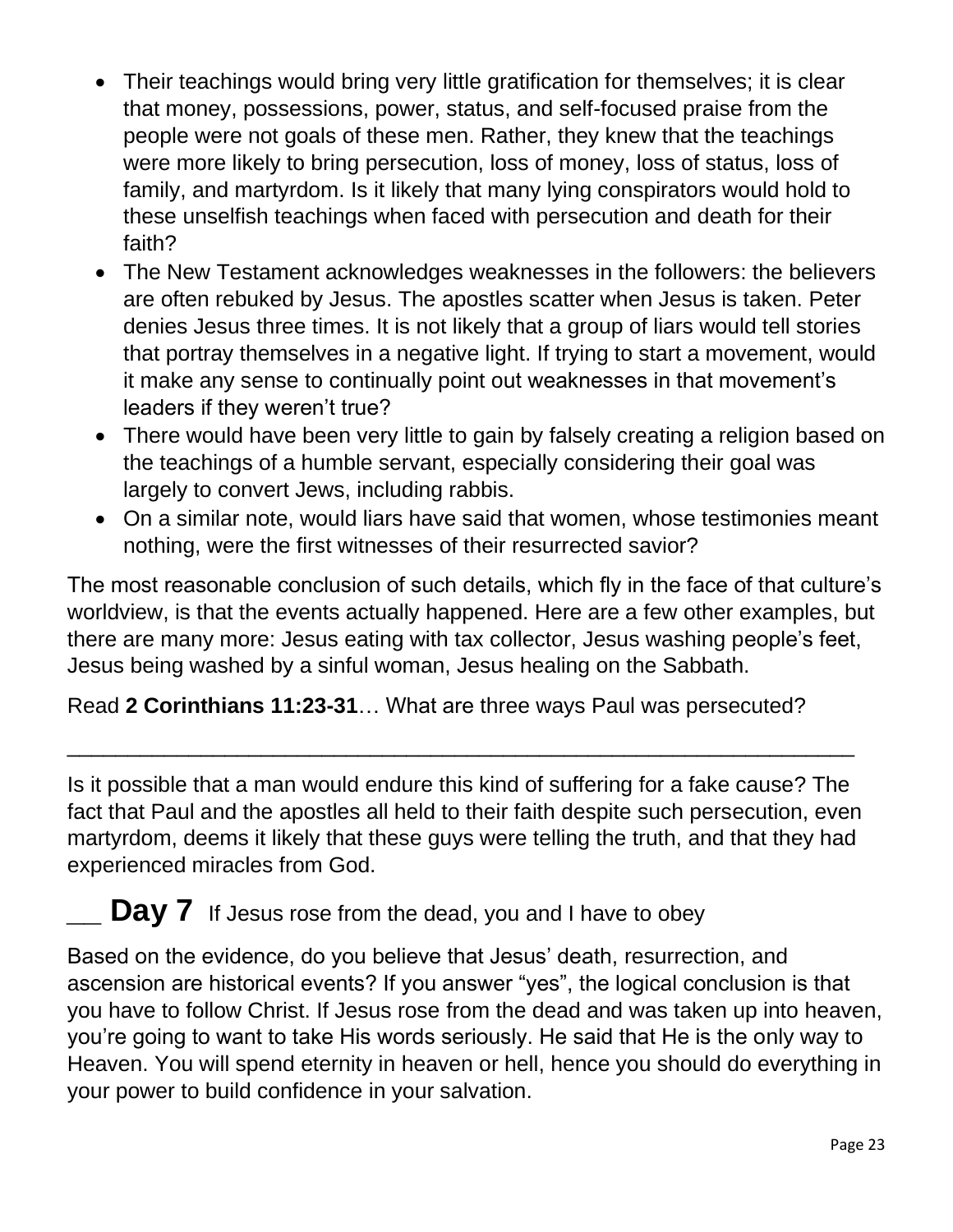When talking about God with non-believers, drive home this point. Did Jesus raise from the dead? This is what matters. Ask people if they are willing to examine the evidence for this. Yes, faith is involved. And we can't say the evidence is 100% provable. Yet such evidence in court would instantly gain all 12 votes from the jury for an easy verdict.

If Jesus rose from the dead, no philosophical arguments against Christianity have any relevancy. If Jesus rose from the dead and ascended into heaven, then Jesus is the Son of God, and His opinion is what matters. Our opinions on philosophical matters mean nothing. If you don't believe in a certain biblical miracle, if you don't like how God treated certain people in the Old Testament, if you disagree with His rules for salvation, it doesn't matter. If Jesus rose from the dead, His word is truth, and people need to obey it.

The same principle applies to your own life. If you aren't enjoying Christianity, if it's too hard for you right now, if sin seems too tempting, you have to ask yourself, "did Jesus raise from the dead?" If He did, you need to obey. If you're struggling, or you think God is punishing you, or you had a feud with someone at church, or you don't feel like you connect with God anymore, you have to have it engrained in you that this is truth. You have to show up, you can never quit.

There may be people in your church who prefer to be loners, and they don't like coming to church events and socializing. Maybe you are one of them! Regardless of how they feel, they know that Jesus rose from the dead, and because of that He is the Lord of their lives. They come to every church event and fight through social anxieties doing their best to be loving to others, because Jesus demands that they love others as He loves them. For most parts of Christianity, the teachings are a joy to follow, but it really doesn't matter whether you feel something is a joy or not, or whether you agree with it or not. If Jesus allowed Himself to be crucified for us and He rose from the dead, and He promises us eternal life, we need to obey His commands regardless of how we feel. The cross needs to be shown by our lives through personal self-denial.

\_\_\_\_\_\_\_\_\_\_\_\_\_\_\_\_\_\_\_\_\_\_\_\_\_\_\_\_\_\_\_\_\_\_\_\_\_\_\_\_\_\_\_\_\_\_\_\_\_\_\_\_\_\_\_\_\_\_\_\_\_\_\_\_\_\_\_ \_\_\_\_\_\_\_\_\_\_\_\_\_\_\_\_\_\_\_\_\_\_\_\_\_\_\_\_\_\_\_\_\_\_\_\_\_\_\_\_\_\_\_\_\_\_\_\_\_\_\_\_\_\_\_\_\_\_\_\_\_\_\_\_\_\_\_ \_\_\_\_\_\_\_\_\_\_\_\_\_\_\_\_\_\_\_\_\_\_\_\_\_\_\_\_\_\_\_\_\_\_\_\_\_\_\_\_\_\_\_\_\_\_\_\_\_\_\_\_\_\_\_\_\_\_\_\_\_\_\_\_\_\_\_

Read **Luke 9:23, Hebrews 5:7-8** and **2 John 1:4-9**. Write out Verse 6: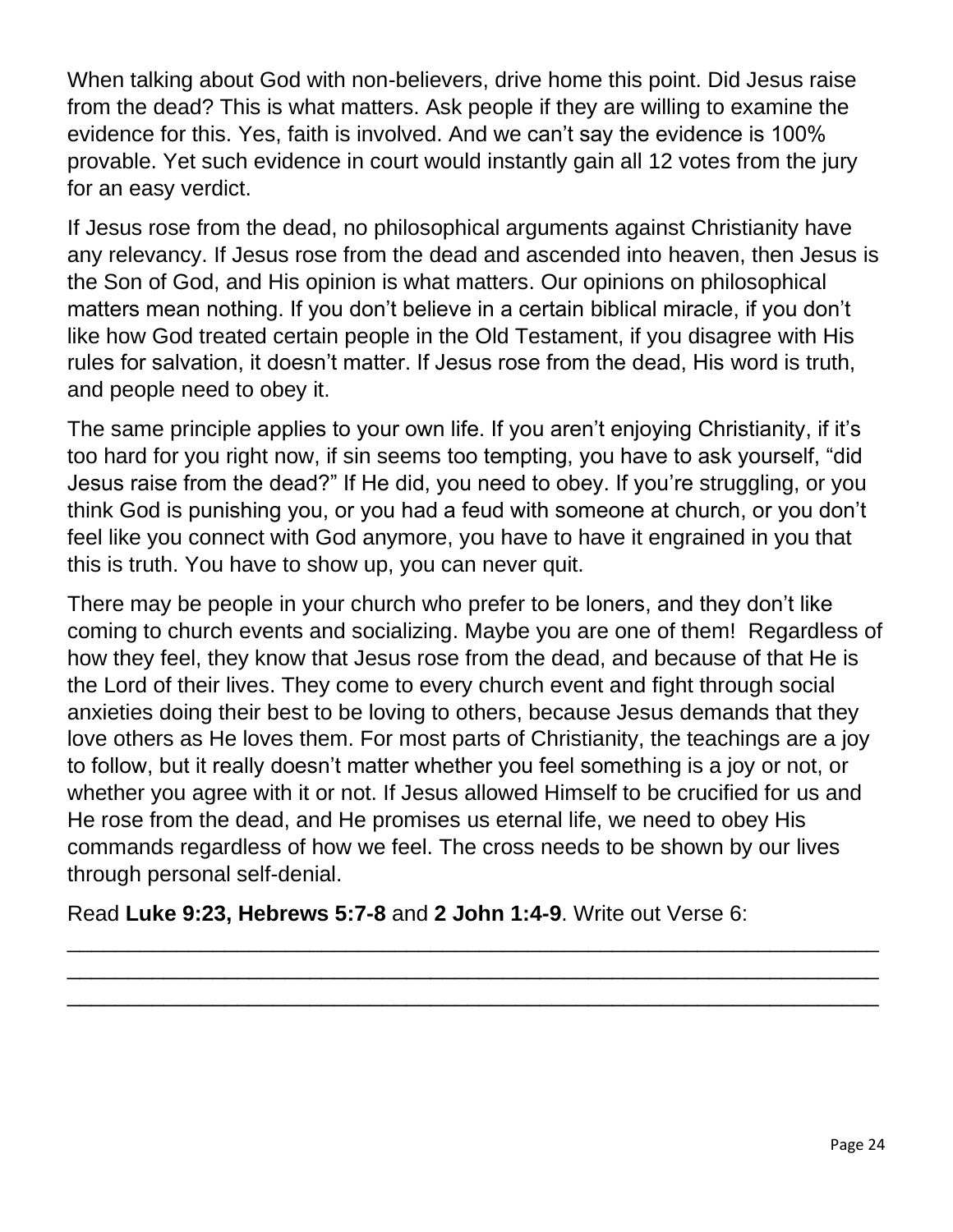# **PART 6: FREE TO BE GODLY– THE CROSS AND IDENTITY**

 $\checkmark$  off each day when done **IDENTITYAPPLICATIONS** 

**\_\_ Day 1** Read **Colossians 3:5-12** and see the impact of the cross. How do verses 5-10 contrast to the intended result in verse 11?

The phrase "renewed in the image of its Creator" brings us back to having the indelible image of God at our core. Why is the cross so central in purging sin from our being? \_\_\_\_\_\_\_\_\_\_\_\_\_\_\_\_\_\_\_\_\_\_\_\_\_\_\_\_\_\_\_\_\_\_\_\_\_\_\_\_\_\_\_\_\_\_\_\_\_\_\_\_\_\_\_\_\_\_

 $\overline{\phantom{a}}$  , and the contract of the contract of the contract of the contract of the contract of the contract of the contract of the contract of the contract of the contract of the contract of the contract of the contrac

What does it mean to you, to be created in the image of God in light of this passage?  $\overline{\phantom{a}}$  , and the contract of the contract of the contract of the contract of the contract of the contract of the contract of the contract of the contract of the contract of the contract of the contract of the contrac

 $\overline{\phantom{a}}$  , and the contract of the contract of the contract of the contract of the contract of the contract of the contract of the contract of the contract of the contract of the contract of the contract of the contrac

\_\_\_\_\_\_\_\_\_\_\_\_\_\_\_\_\_\_\_\_\_\_\_\_\_\_\_\_\_\_\_\_\_\_\_\_\_\_\_\_\_\_\_\_\_\_\_\_\_\_\_\_\_\_\_\_\_\_\_\_\_\_\_\_\_\_\_

Read over and reflect on a similar passage in **Ephesians 2:1-3.** Describe who you diligently followed with your old, dead identity before you became a disciple of Christ. What direction were you heading in and why? \_\_\_\_\_

Reflect prayerfully and privately with God about what may be in your life that is in verses Colossians 3: 5-10. Ask Him to renew His image more and more in your inner being. Before your baptism, you were a spiritual corpse. Your new identity is alive!

\_\_\_\_\_\_\_\_\_\_\_\_\_\_\_\_\_\_\_\_\_\_\_\_\_\_\_\_\_\_\_\_\_\_\_\_\_\_\_\_\_\_\_\_\_\_\_\_\_\_\_\_\_\_\_\_\_\_\_\_\_\_\_\_\_\_\_

**Day 2** Philippians 3:10-11 New American Standard Bible (NASB)

#### "…that I may know Him and the power of His resurrection and the fellowship of His sufferings, being conformed to His death; in order that I may attain to the resurrection from the dead."

If we distance ourselves from the cross, as with all things that become distant, it loses prominence in our lives. Out on a far horizon its stature is diminished, and we can view other, worldly, structures as greater.

Yes, we can still see a vague image, but the horrific details of Christ's crucifixion and death and the power of his resurrection are lost to us. We can take for granted what was accomplished, becoming indifferent to Christ's sacrifice. The cross then is no longer raw and heart-wrenching, but sanitized and tamed.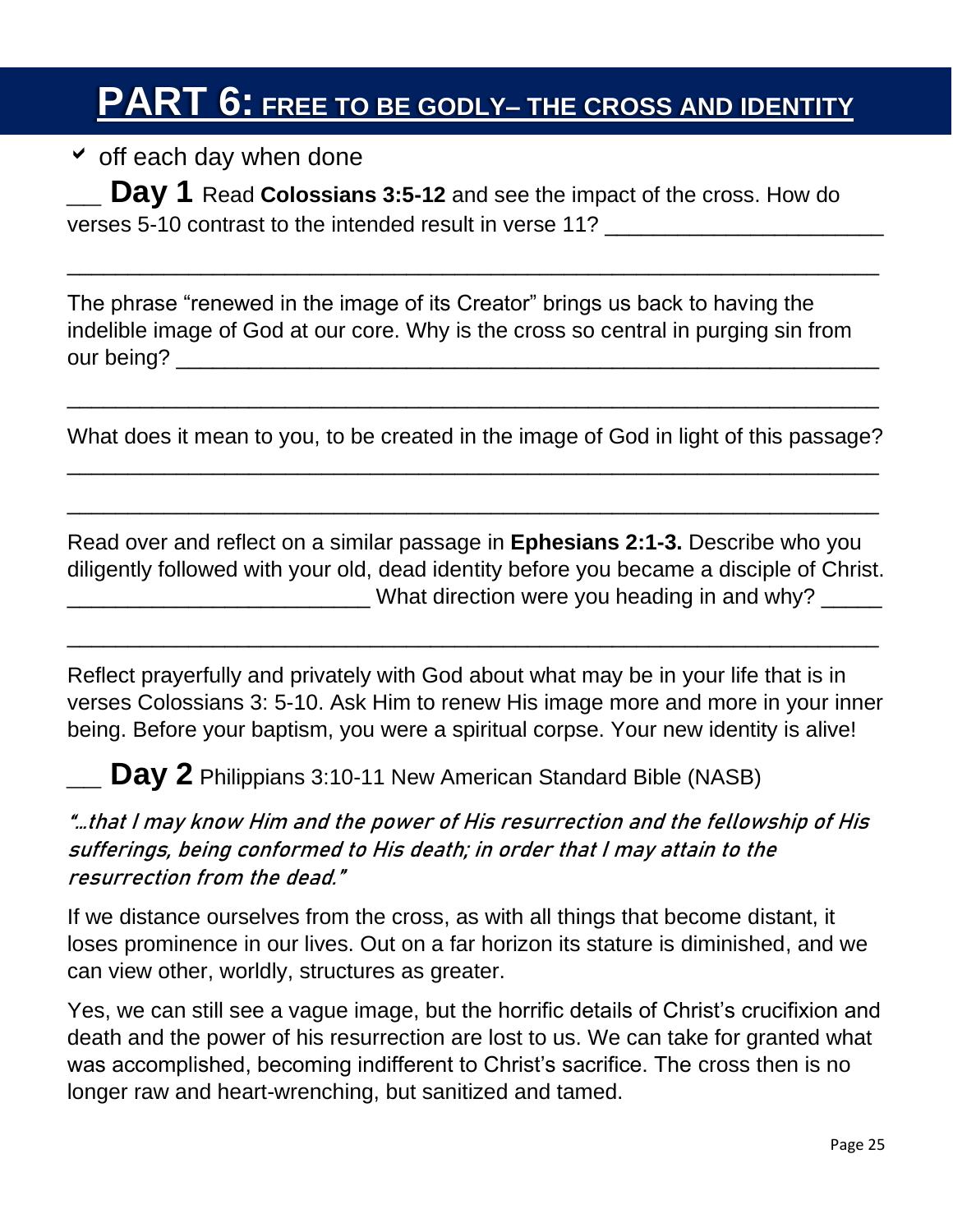If I feel distant from the Cross, how does this affect my fellowship with Christ's suffering? \_\_\_\_\_\_\_\_\_\_\_\_\_\_\_\_\_\_\_\_\_\_\_\_\_\_\_\_\_\_\_\_\_\_\_\_\_\_\_\_\_\_\_\_\_\_\_\_\_\_\_\_\_\_\_\_\_

\_\_\_\_\_\_\_\_\_\_\_\_\_\_\_\_\_\_\_\_\_\_\_\_\_\_\_\_\_\_\_\_\_\_\_\_\_\_\_\_\_\_\_\_\_\_\_\_\_\_\_\_\_\_\_\_\_\_\_\_\_\_\_\_\_

\_\_\_\_\_\_\_\_\_\_\_\_\_\_\_\_\_\_\_\_\_\_\_\_\_\_\_\_\_\_\_\_\_\_\_\_\_\_\_\_\_\_\_\_\_\_\_\_\_\_\_\_\_\_\_\_\_\_\_\_\_\_\_\_\_

\_\_\_\_\_\_\_\_\_\_\_\_\_\_\_\_\_\_\_\_\_\_\_\_\_\_\_\_\_\_\_\_\_\_\_\_\_\_\_\_\_\_\_\_\_\_\_\_\_\_\_\_\_\_\_\_\_\_\_\_\_\_\_\_\_

What do I let interfere with my drawing close to the Cross? \_\_\_\_\_\_\_\_\_\_\_\_\_\_\_\_\_\_\_\_

What happens to me spiritually when I no longer view the Cross as "raw and heartwrenching?" \_\_\_\_\_\_\_\_\_\_\_\_\_\_\_\_\_\_\_\_\_\_\_\_\_\_\_\_\_\_\_\_\_\_\_\_\_\_\_\_\_\_\_\_\_\_\_\_\_\_\_\_\_\_\_

\_\_\_\_\_\_\_\_\_\_\_\_\_\_\_\_\_\_\_\_\_\_\_\_\_\_\_\_\_\_\_\_\_\_\_\_\_\_\_\_\_\_\_\_\_\_\_\_\_\_\_\_\_\_\_\_\_\_\_\_\_\_\_\_\_

**Day 3** Look at the description of the cross in **Revelation13:8**. Don't get caught up in the mentioning of "The Beast" and all the non-believers following him. Look at what it says about Jesus and the cross. When was Jesus crucified for the sins of the world according to this passage? \_\_\_\_\_\_\_\_\_\_\_\_\_\_\_\_\_\_\_\_\_\_\_\_\_\_\_\_\_\_\_\_\_\_\_

\_\_\_\_\_\_\_\_\_\_\_\_\_\_\_\_\_\_\_\_\_\_\_\_\_\_\_\_\_\_\_\_\_\_\_\_\_\_\_\_\_\_\_\_\_\_\_\_\_\_\_\_\_\_\_\_\_\_\_\_\_\_\_\_

Read **Genesis 1:1.** Jesus was slain before Genesis 1:1.

Read these verses and note what you see clearly:

- Ephesians 1:4 \_\_\_\_\_\_\_\_\_\_\_\_\_\_\_\_\_\_\_\_\_\_\_\_\_\_\_\_\_\_\_\_\_\_\_\_\_\_\_\_\_\_\_\_\_\_\_
- I Peter 1:20 \_\_\_\_\_\_\_\_\_\_\_\_\_\_\_\_\_\_\_\_\_\_\_\_\_\_\_\_\_\_\_\_\_\_\_\_\_\_\_\_\_\_\_\_\_\_\_\_\_
- $\mathscr{P}$  John 17:24  $\hspace{1cm}$

If Christ was crucified from before the creation began, what do you see about the image of God? \_\_\_\_\_\_\_\_\_\_\_\_\_\_\_\_\_\_\_\_\_\_\_\_\_\_\_\_\_\_\_\_\_\_\_\_\_\_\_\_\_\_\_\_\_\_\_\_\_\_\_\_\_\_

Are love and suffering something that we should have in our renewed image of God as we are transformed to be like Jesus Christ? \_\_\_\_\_\_\_\_\_\_\_\_\_\_\_Why or why not?

 $\overline{\phantom{a}}$  , and the contract of the contract of the contract of the contract of the contract of the contract of the contract of the contract of the contract of the contract of the contract of the contract of the contrac

\_\_\_\_\_\_\_\_\_\_\_\_\_\_\_\_\_\_\_\_\_\_\_\_\_\_\_\_\_\_\_\_\_\_\_\_\_\_\_\_\_\_\_\_\_\_\_\_\_\_\_\_\_\_\_\_\_\_\_\_\_\_\_\_\_\_

 $\overline{\phantom{a}}$  , and the contract of the contract of the contract of the contract of the contract of the contract of the contract of the contract of the contract of the contract of the contract of the contract of the contrac

 **God chose suffering as his Plan A. The cross was not a Plan B. God never had a plan B.**

Pray to wrap your mind and imagination around the fact that Jesus was crucified from eternity. Pray to see God's image more clearly – especially his loving suffering. It is notable that "patience" can be translated "longsuffering." Ask God to help you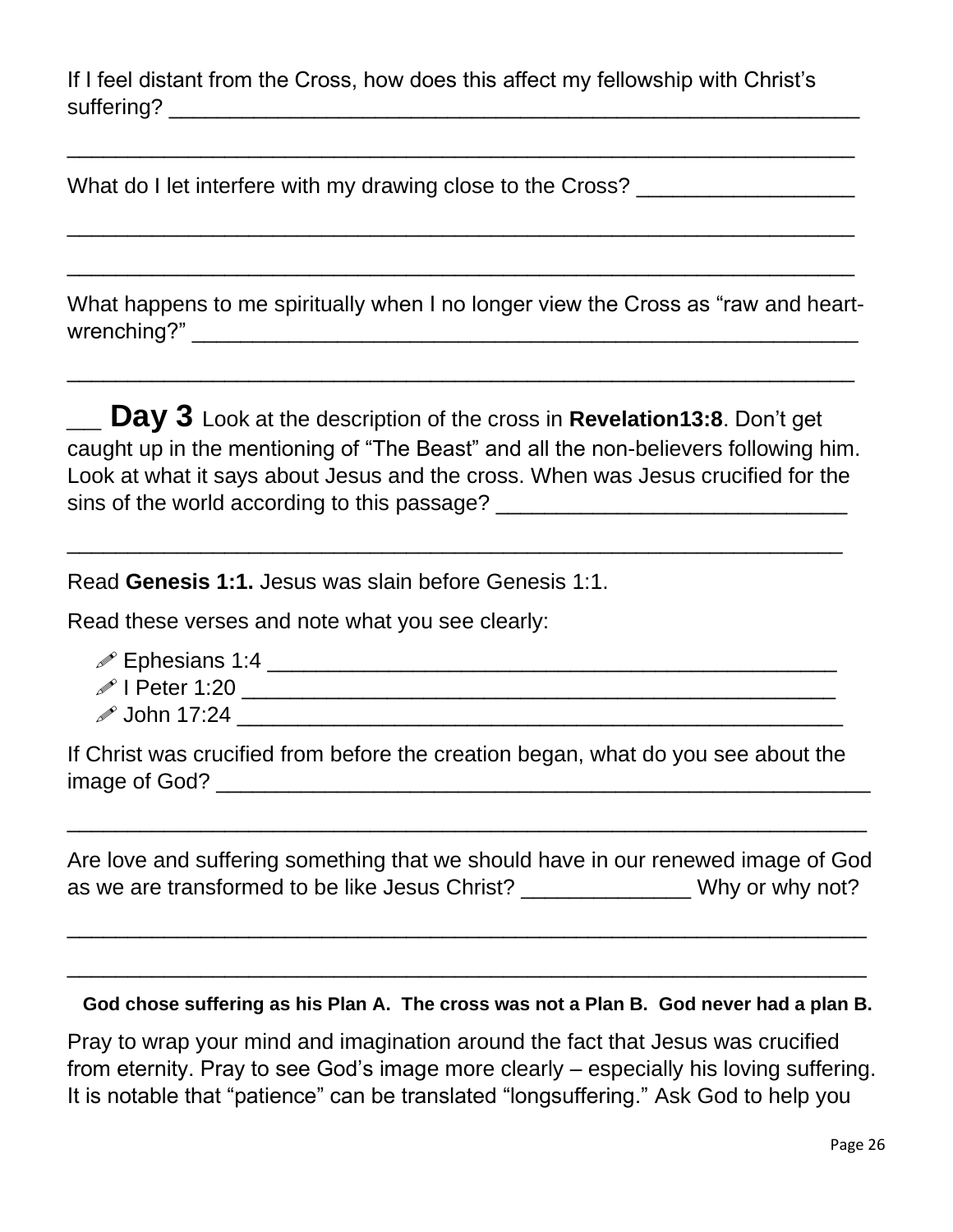embrace that type of suffering- even though it goes against human nature. Maybe we should embrace suffering more because human nature is more of our old nature. Our old identity avoids suffering at all cost. Now, as a "living sacrifice" we are to embrace it. For more on this, read through **Romans 12:1-2.**

**Day 4** Read I Peter 4:1-4. Christ suffered in this world and we are called to arm ourselves with this same attitude. What does the scripture say our suffering is against in verses 2 and 3? \_\_\_\_\_\_\_\_\_\_\_\_\_\_\_\_\_\_\_\_\_\_\_\_\_\_ Christ suffered against the temptations of sin his whole life to be able to say "It is finished" when he died. Do you see suffering as a core part of your identity? \_\_\_\_\_\_\_ Why or why not? \_\_\_\_\_\_

\_\_\_\_\_\_\_\_\_\_\_\_\_\_\_\_\_\_\_\_\_\_\_\_\_\_\_\_\_\_\_\_\_\_\_\_\_\_\_\_\_\_\_\_\_\_\_\_\_\_\_\_\_\_\_\_\_\_\_\_\_\_\_\_\_\_\_  $\overline{\phantom{a}}$  , and the contract of the contract of the contract of the contract of the contract of the contract of the contract of the contract of the contract of the contract of the contract of the contract of the contrac

Read **I Peter 2:21-25**. What are we called to? \_\_\_\_\_\_\_\_\_\_\_\_\_\_\_\_\_\_\_\_\_\_\_\_\_\_\_\_\_\_

What did Christ do, and when we "follow in his footsteps", what should we be ready to endure?

Are you suffering daily in this way or are you not? \_\_\_\_\_\_\_\_\_\_\_\_\_\_\_\_\_\_\_\_\_\_\_\_\_\_\_\_ What keeps us from experiencing this type of suffering?

How does verse 25 relate to being called back to the image of God?

Pray to embrace joyful, willing suffering as Christ did. See **Hebrews 5:7-8**

**Day 5** Read I Peter 2:25 again. God is described as a Shepherd. We are his sheep. Read this quote from Charles Spurgeon, and wonderful illustrator.

 $\overline{\phantom{a}}$  , and the contract of the contract of the contract of the contract of the contract of the contract of the contract of the contract of the contract of the contract of the contract of the contract of the contrac

"Some Christians try to go to heaven alone, in solitude. But believers are not compared to bears, or lions, or other animals that wander alone. Those who belong to Christ are sheep in this respect, that they love to get together. Sheep go in flocks, and so do God's people."

Did you know that sheep are the most mentioned animals in the Bible? There are about 200 mentions of sheep and 188 mentions of lamb in the Bible. Have you wondered why? What about this animal is so unique that God compares us to them?

Today, meditate on what "being a sheep" looks like. Here is a list of characteristics of sheep, and think about them as they apply to your life:

• Sheep are usually very quiet and gentle, holding themselves aloof from the world.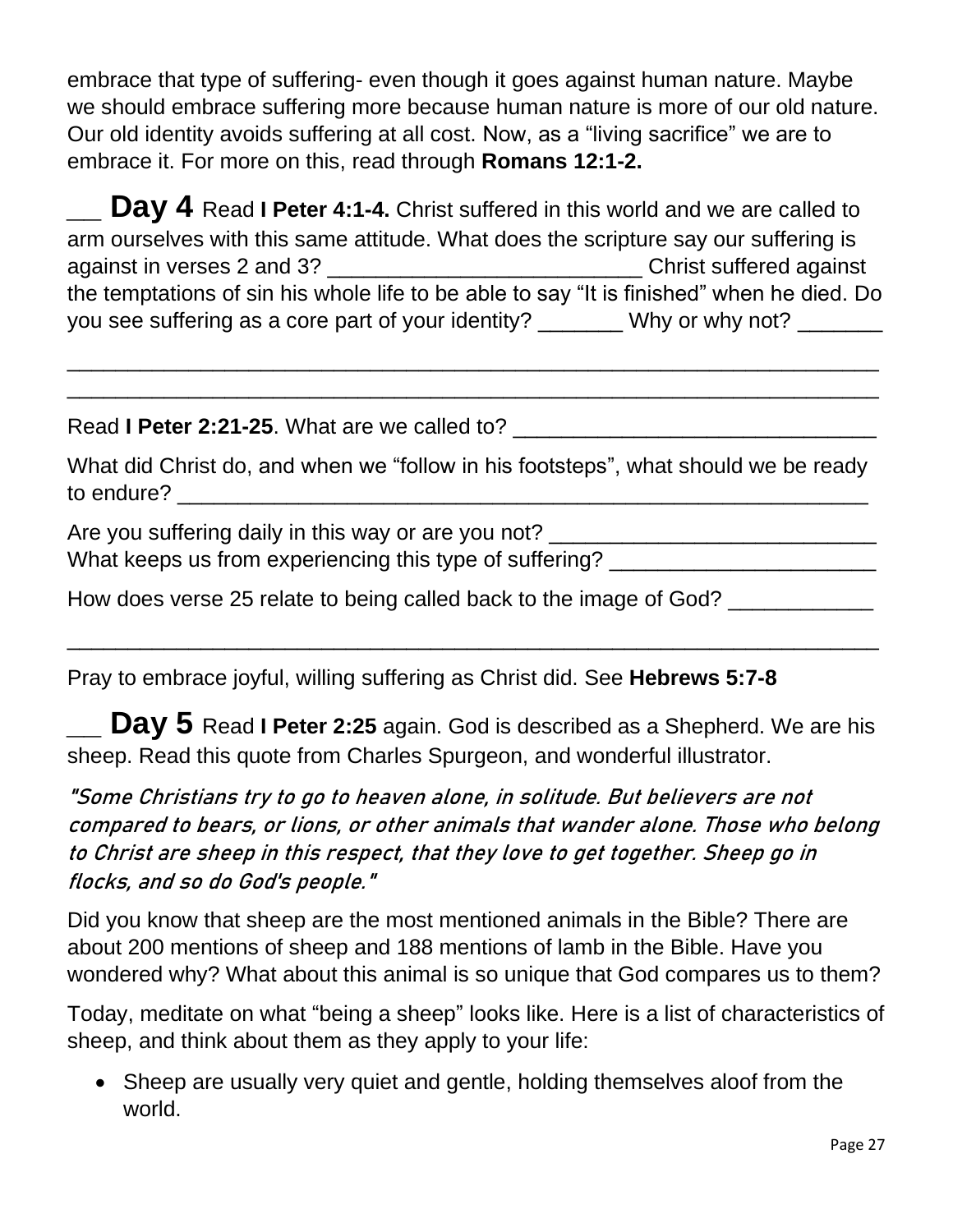- In a herd, all the sheep tend to listen to their leaders and show esteem to them.
- They have an obedient character and a strong flock mentality.
- Sheep are prey, not predators.
- Their only defense in the face of danger is to flee.

Isn't it interesting that God tells us to "flee from sin"?

Read **Timothy 2:22**, **Romans 6:23**, and **Ecclesiastes 12:11-12**. Are you behaving like a sheep and fleeing from the danger of sin, or are you entertaining the sin in your life? Remember the cross was established for Jesus as God's plan to erase our sin! Take some time to reflect on your identity before God as a sheep. Pray to be involved with others and flee from evil – even though that is suffering.

### **\_\_ Day 6** Read **John 10:1-16.**

Sheep know the voice of their shepherd and follow him when he calls. What daily habits can you build to make sure that you hear your shepherd's voice? And what are the blessings from the "Chief shepherd"?

Write down what you see in the following verses:

| $\mathscr{P}$ Psalm 23:1-3                              |
|---------------------------------------------------------|
|                                                         |
|                                                         |
| <b>∕ Revelation 7:17</b> <u><u>2000 1000 minute</u></u> |
|                                                         |
| $\mathscr{P}$ Hebrews 13:20-21                          |
| <i>i</i> Psalm 100:3 <u>Alexander Contract Control</u>  |
| $\mathscr{P}$ Psalm 79:13                               |
| $\mathscr{P}$ Matthew 25:32-34                          |
| $\mathscr{P}$ John 10:7                                 |

How have you been listening God? What passages above inspire or convict your heart the most and why? \_\_\_\_\_\_\_\_\_\_\_\_\_\_\_\_\_\_\_\_\_\_\_\_\_\_\_\_\_\_\_\_\_\_\_\_\_\_\_\_\_\_\_\_\_\_

\_\_\_\_\_\_\_\_\_\_\_\_\_\_\_\_\_\_\_\_\_\_\_\_\_\_\_\_\_\_\_\_\_\_\_\_\_\_\_\_\_\_\_\_\_\_\_\_\_\_\_\_\_\_\_\_\_\_\_\_\_\_\_\_\_\_\_  $\overline{\phantom{a}}$  , and the contract of the contract of the contract of the contract of the contract of the contract of the contract of the contract of the contract of the contract of the contract of the contract of the contrac  $\overline{\phantom{a}}$  , and the contract of the contract of the contract of the contract of the contract of the contract of the contract of the contract of the contract of the contract of the contract of the contract of the contrac \_\_\_\_\_\_\_\_\_\_\_\_\_\_\_\_\_\_\_\_\_\_\_\_\_\_\_\_\_\_\_\_\_\_\_\_\_\_\_\_\_\_\_\_\_\_\_\_\_\_\_\_\_\_\_\_\_\_\_\_\_\_\_\_\_\_\_

**\_\_ Day 7** Read **John 10:27-30.**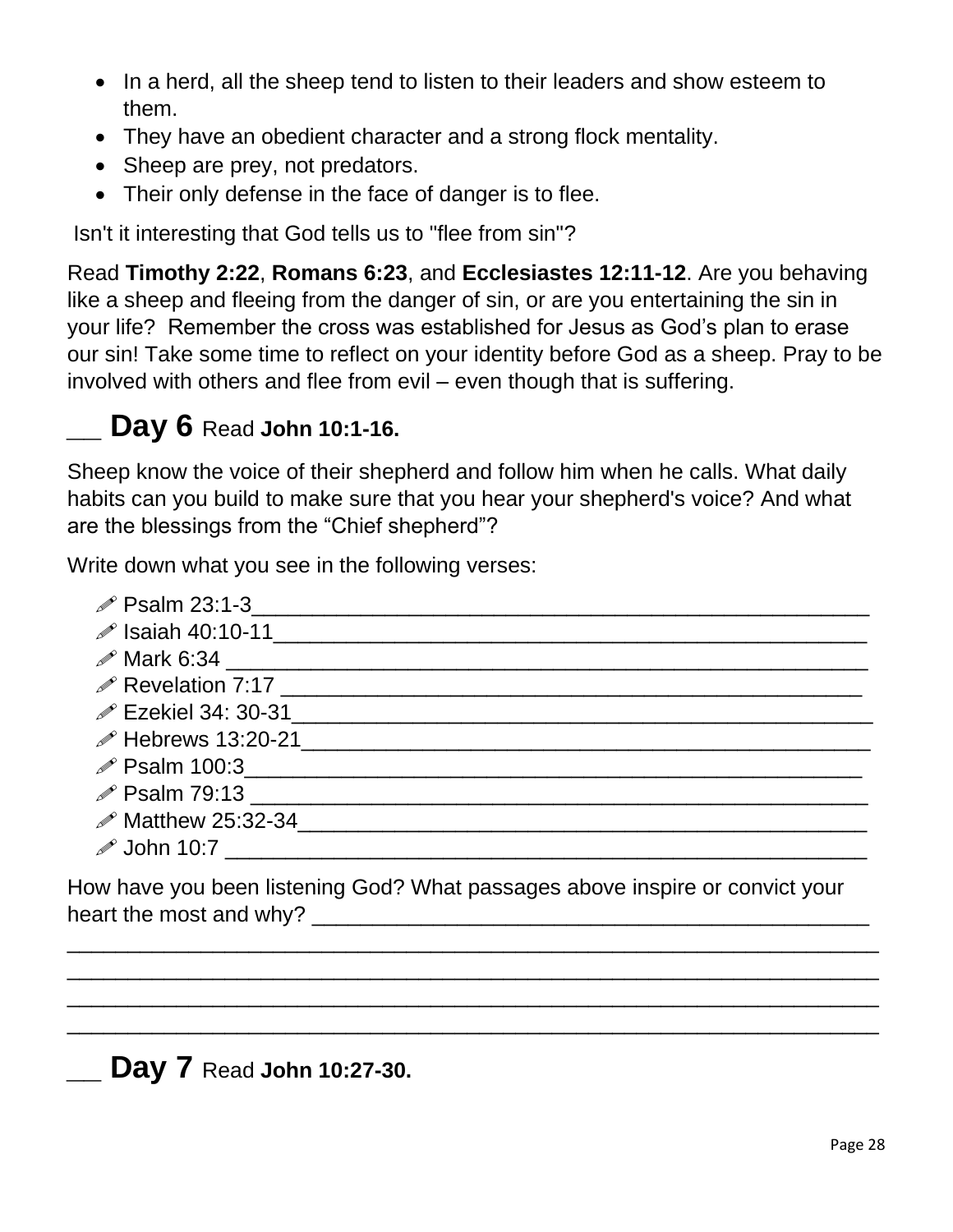A shepherd's primary responsibility is the safety and welfare of the sheep in his flock; protecting and guarding them and putting himself in front of the danger. A shepherd has an undeniable commitment to his sheep, and his sheep follow him with complete trust. Do you truly trust in God like a sheep trusts its shepherd? What areas in your life are you excelling at this, and what areas can you work on letting go of control?

 $\overline{\phantom{a}}$  , and the contract of the contract of the contract of the contract of the contract of the contract of the contract of the contract of the contract of the contract of the contract of the contract of the contrac  $\overline{\phantom{a}}$  , and the contract of the contract of the contract of the contract of the contract of the contract of the contract of the contract of the contract of the contract of the contract of the contract of the contrac

**John 10:14** "I am the good shepherd; I know my own sheep, and they know me."

**John 10:26-28** "My sheep listen to my voice; I know them, and they follow me."

**John 10:3-4** "...the sheep recognize his voice and come to him"

Jesus is the Lamb of God- he died for his sheep. A lamb is a baby sheep in its first year.

Why is Jesus called the Lamb of God - God's baby sheep?

**Romans 8:3** gives a good insight:

"The law of the Moses was unable to save us because of the weakness of our sinful nature. So, God did what the law could not do. He sent his own Son in a body like the bodies we sinners have. And in that body, God declared an end to sin's control over us by giving his Son as a sacrifice for our sins."

A lamb is an animal that was used to be sacrificed at the altar in the Old Testament times. Jesus was the sacrifice that once and for all fulfilled God's need for a blood offering. Today celebrate Jesus' life and sacrifice by offering thanksgiving prayers to God for the blood that was spilled in the cross for the forgiveness of your sin.

**John 10:10-11** "I am the good shepherd. The good shepherd lays down his life for his sheep."

**John 10:15** "I sacrifice my life for the sheep."

**Matthew 15:24** "I was sent only to the lost sheep of the house of Israel."

**Isaiah 53:5-7** "All of us, like sheep, have gone astray. We have left God's paths to follow our own. Yet the Lord laid on him {Jesus} the sins of us all."

We are created in the image of God and we see both the sheep and the shepherd in the Lord. Ask God to help mold you into his image - a humble leader.